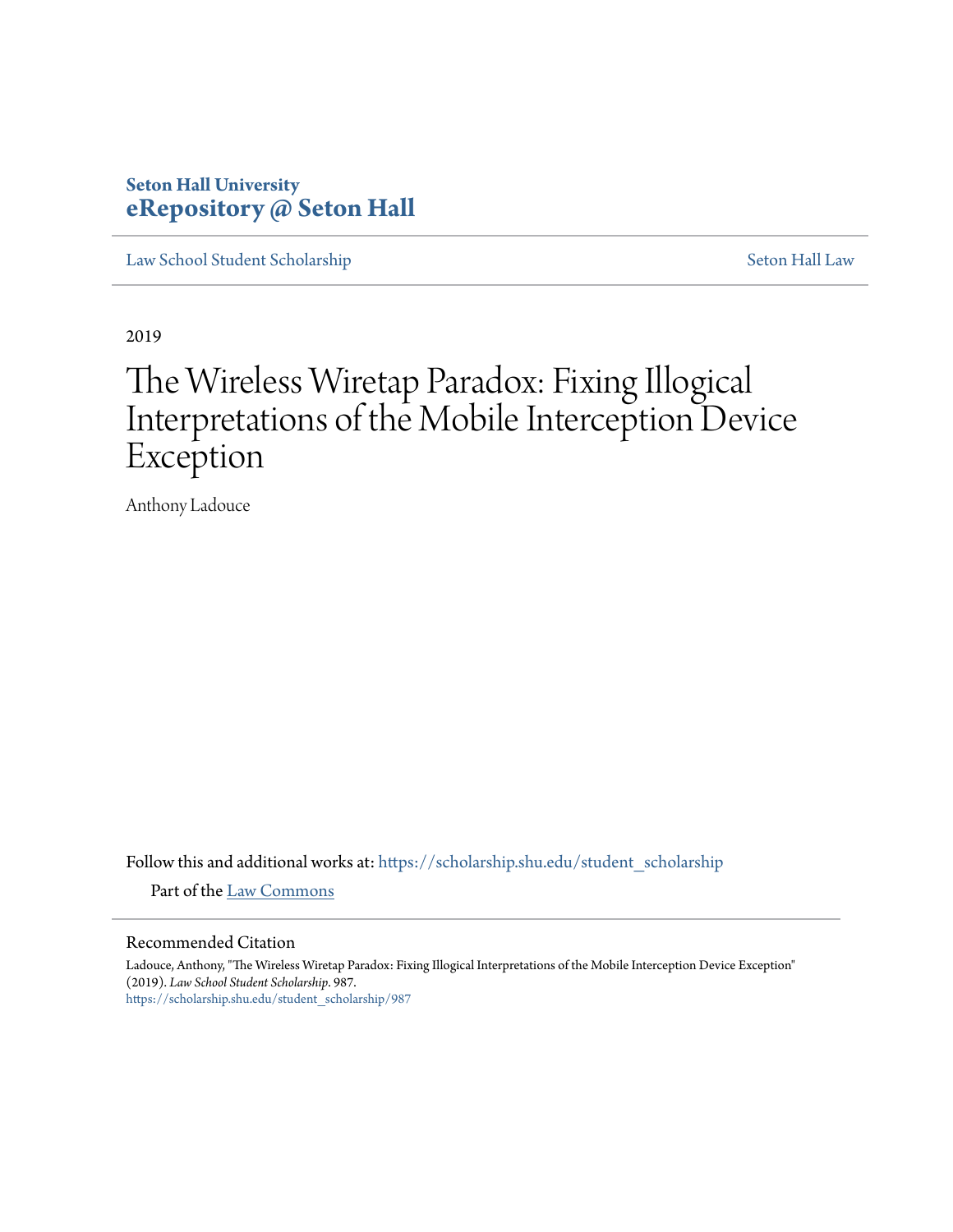# **The Wireless Wiretap Paradox:**

# **Fixing Illogical Interpretations of the Mobile Interception Device Exception**

# *Anthony Ladouce*

| н.                                                                                                 |
|----------------------------------------------------------------------------------------------------|
| Α.                                                                                                 |
| Legislative History of the Wiretap Act and ECPA7 management contains an amount 4<br>В.             |
| C.                                                                                                 |
| 1.                                                                                                 |
| The Second Circuit's Interception Loophole13 mmmmmmmmmmmmmmmmmmmmmmm<br>2.                         |
| 3.                                                                                                 |
| The D.C. Circuit's Facial Insufficiency Mandate <sup>18</sup> manuscription manuscription 12<br>4. |
| 5.                                                                                                 |
| Ш.<br>18                                                                                           |
| Α.                                                                                                 |
| В.                                                                                                 |
| 1.                                                                                                 |
| The Legislative History Does Not Conflict with a Narrow Interpretation 33  23<br>2.                |
| 3.                                                                                                 |
| C.                                                                                                 |
| 1.<br>-28                                                                                          |
| IV.<br>CONCLUSION41 <del></del>                                                                    |

# **I. INTRODUCTION**

<span id="page-1-0"></span>In 1986, Congress enacted the Electronics Communications Privacy Act (ECPA), which modified federal wiretap law to exempt wiretaps that used a "mobile interception device" from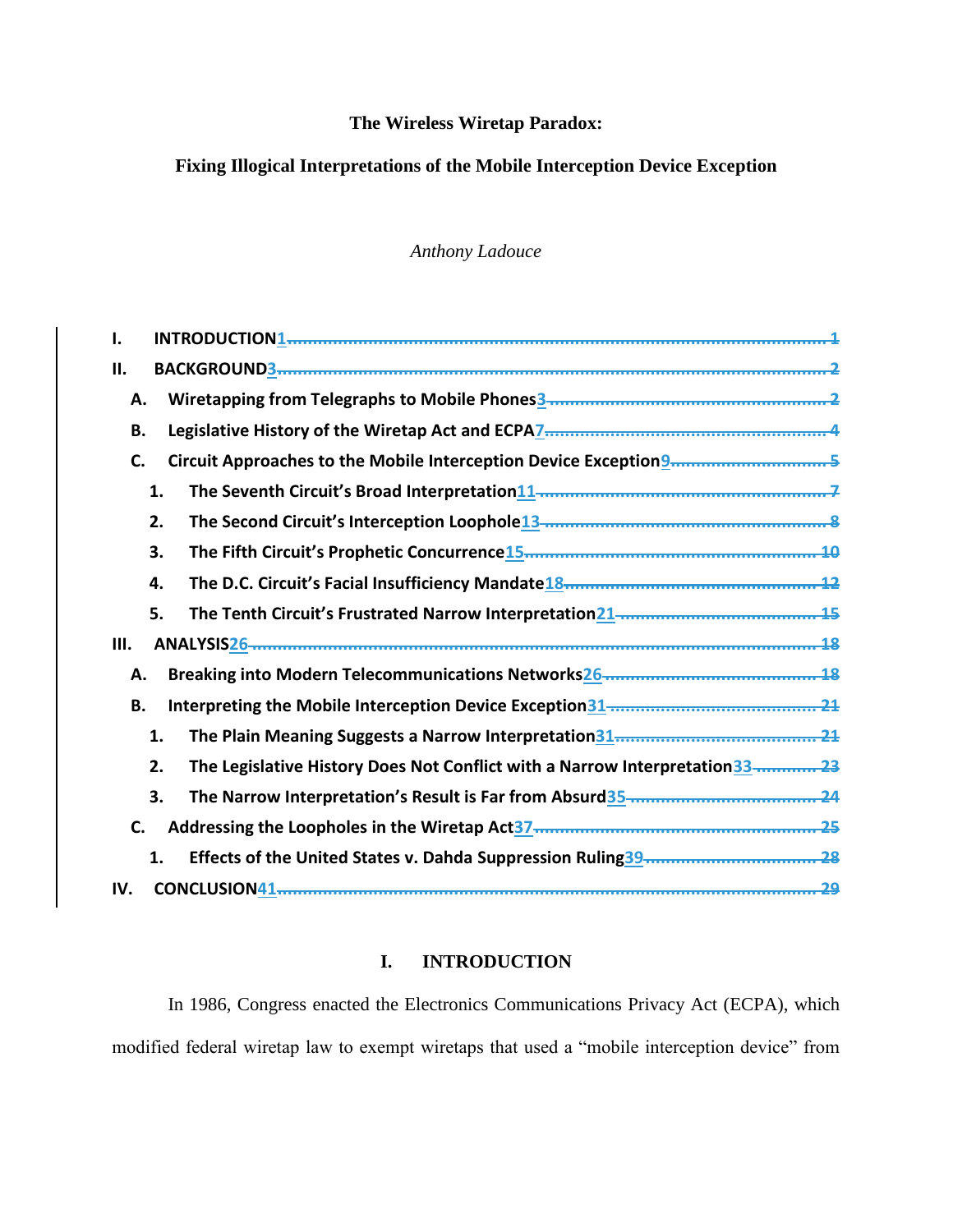territorial jurisdiction limitations.<sup>1</sup> Most mobile phone users have no need to ask themselves who could be listening in to their conversations, tracking their Internet use, and monitoring their texts. In 1997, the Seventh Circuit set a precedent that granted this access to any law enforcement officer in the country able to get a warrant from the magistrate judge. $2$  Until recently, this broad standard was unchallenged, leaving wiretaps for mobile phones explicitly open to any combination of judge and enforcer willing to reach out and listen in. But since 2013, judges and litigants have questioned the statutory construction, suggesting that Congress should resolve this jurisdictional paradox.<sup>3</sup>

In response, Congress must add a definition for the phrase "mobile interception device" to clarify its scope and purpose. Society is quickly becoming more mobile, and a jurisdictional exception exclusively for mobile phones is redundant and invasive in the waves of governmental mass surveillance scandals. This Comment will argue that the historical interpretation of the term "mobile" in the "mobile interception device" exception is seriously flawed and allows courts to violate key jurisdictional protections for a growing segment of the population. Specifically, this Comment will argue for a narrow, plain meaning interpretation of the phrase, which includes only interception devices capable of continuous operation while in motion. This Comment will also address the legislative and judicial loopholes that have masked the flawed exception, and argue that even if these loopholes are properly addressed, Congress must clarify the exception to

<sup>1</sup> Electronic Communications Privacy Act of 1986, Pub. L. No. 99-508,  $\S$  106(a), 100 Stat. 1848, 1856 (1986) (codified at 18 U.S.C. § 2518(3) (2012)).

2 *See* United States v. Ramirez, 112 F.3d 849, 853 (7th Cir. 1997).

3 *See, e.g.*, United States v. Dahda, 853 F.3d 1101, 1118 (10th Cir. 2017) (Lucero, J., concurring), *cert. granted*, 138 S. Ct. 356 (2017).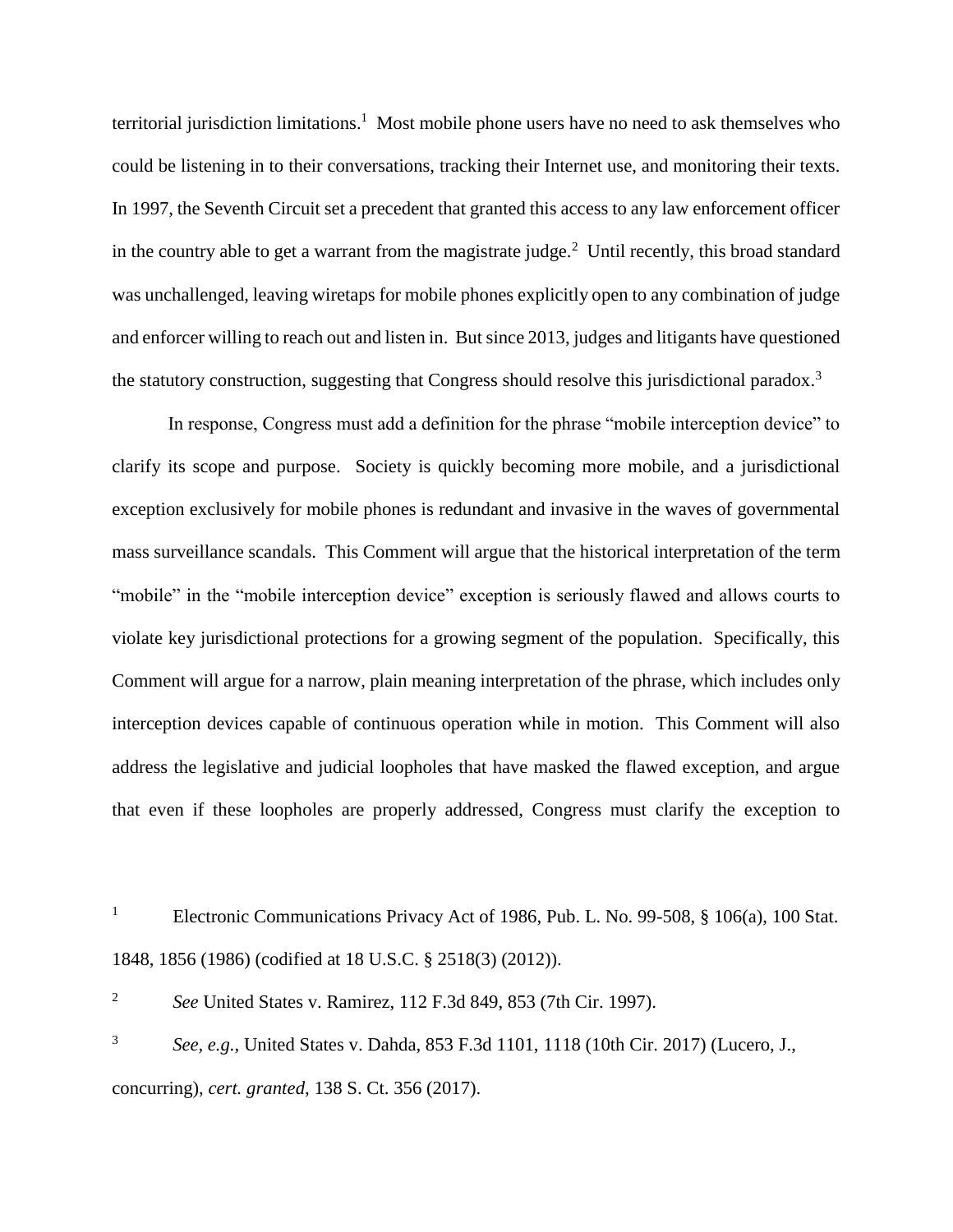foreclose potential abuse by law enforcement and keep safeguards in place over realms of historically private communications.<sup>4</sup>

## **II. BACKGROUND**

#### <span id="page-3-1"></span><span id="page-3-0"></span>*A. Wiretapping from Telegraphs to Mobile Phones*

Wiretap law began with the telegraph in the mid-1800s, when eavesdroppers began "tapping" into telegraph wires to listen to messages, and several states began to criminalize wiretapping and disclosing messages in general.<sup>5</sup> Despite these laws, intercepted telegrams were widely used during the Civil War, and in 1920, the first black chamber was set up by the military to intercept communications through Western Union.<sup>6</sup> In 1928, the United States Supreme Court held that warrantless telephone wiretapping—and wiretapping by law enforcement in general was constitutional.<sup>7</sup> Wiretap warrants were not required until 1967, when the Court held that the Fourth Amendment guarantees the protection of privacy in telephone conversations for even public telephone users.<sup>8</sup>

4 *See* Katz v. United States, 389 U.S. 347, 353 (1967).

5 *See* Christopher Woolf, *The History of Electronic Surveillance, from Abraham Lincoln's Wiretaps to Operation Shamrock*, PUBLIC RADIO INTERNATIONAL (Nov. 7, 2013), https://www.pri.org/stories/2013-11-07/history-electronic-surveillance-abraham-lincolnswiretaps-operation-shamrock.

6 *See id.*

7 *See* Olmstead v. United States, 277 U.S. 438, 466 (1928).

8 *See Katz*, 389 U.S. at 353.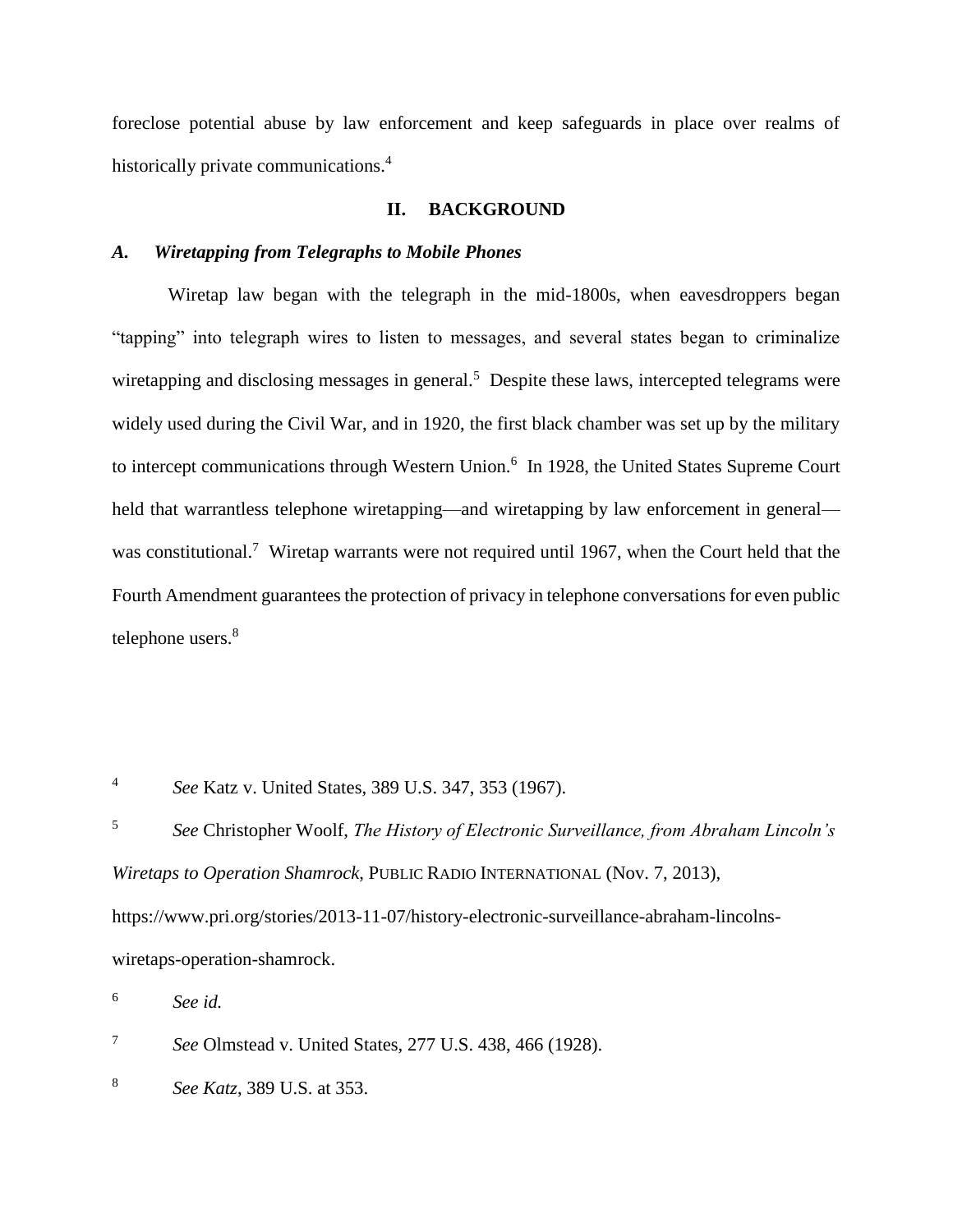The new warrant requirement created the potential for jurisdictional ambiguity. Calls that passed through multiple territorial jurisdictions were not new when wiretaps were declared constitutional in 1928: the first transcontinental phone call was placed between New York City and San Francisco in 1915.<sup>9</sup> In 1951, long distance direct-dialing was introduced in a handful of states with an inaugural call between Englewood, New Jersey and Alameda, California.<sup>10</sup> By 1967, when the Supreme Court established the warrant requirement, courts were well aware that calls could frequently cross state lines.<sup>11</sup> Courts had no need to question territorial jurisdiction in the age of landline phones because law enforcement could simply obtain a warrant from a court with jurisdiction over the telephone line they wish to monitor.<sup>12</sup>

The question of jurisdiction arose when telephones suddenly became mobile. In 1946, phone companies experimented with mobile phone service in which the wire was replaced by a radio signal between the phone and a single transmission tower in a single city.<sup>13</sup> In 1983, the first handheld mobile phone was unveiled, along with the first mobile service in the United States

9 *See Phone to Pacific from the Atlantic*, N.Y. TIMES, Jan. 25, 1915,

http://www.nytimes.com/learning/general/onthisday/big/0125.html.

<sup>10</sup> *See* Tom Wilk, *Ringing In the New*, N.J. MONTHLY, Oct. 10, 2011, https://njmonthly.com/articles/jersey-living/ringing-in-the-new/.

<sup>11</sup> *See, e.g.*, *Katz*, 389 U.S. at 348 (noting that calls were placed from Los Angeles to Miami and Boston).

<sup>12</sup> *See* 18 U.S.C. § 2518(1) (2012) (procedure for wiretap order applications).

<sup>13</sup> *See* Gordon A. Gow & Richard K. Smith, MOBILE AND WIRELESS COMMUNICATIONS: AN INTRODUCTION 23 (Open University Press 2006).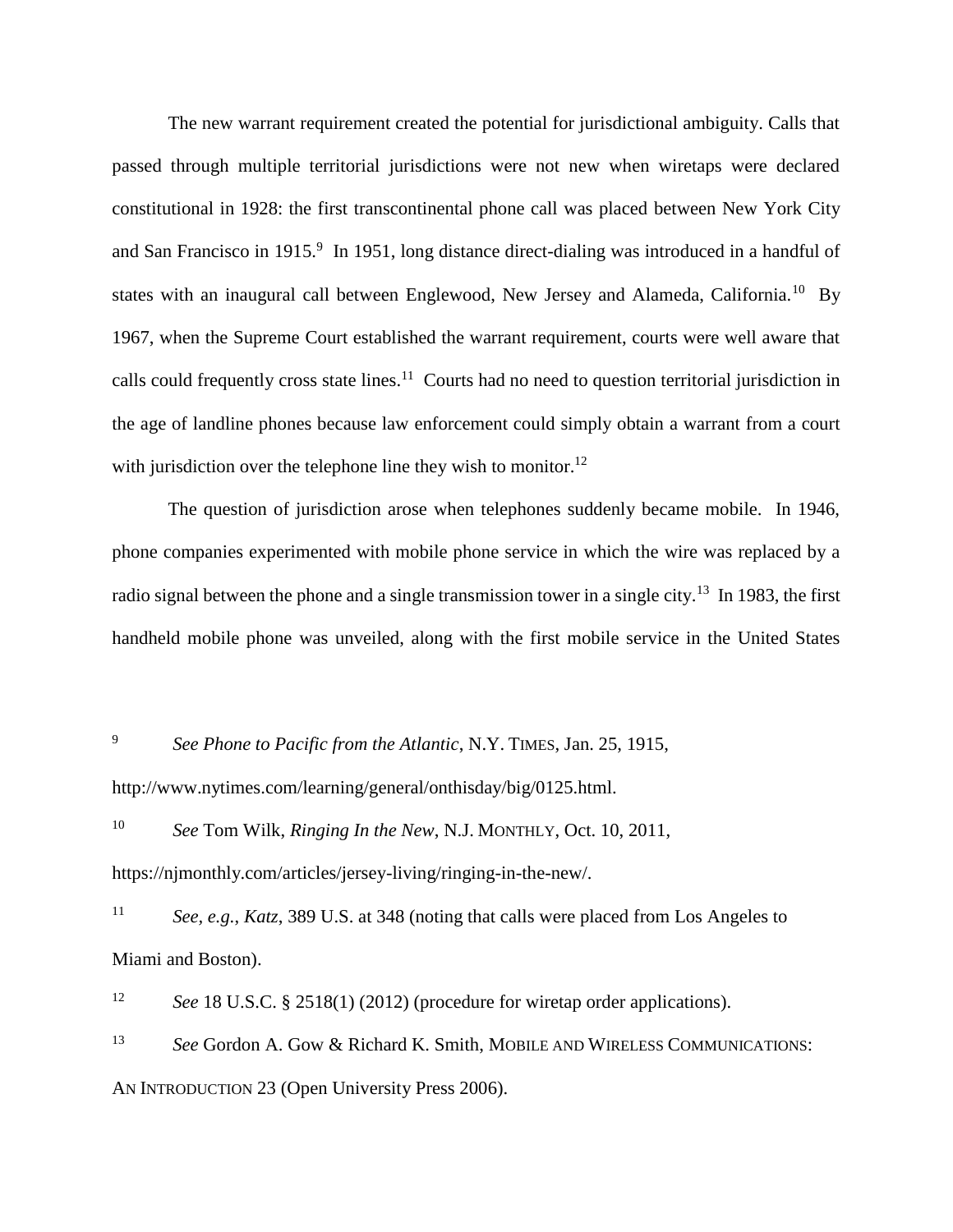capable of calls outside the subscriber's home city.<sup>14</sup> Phones could move between "cells" managed by individual radio relays that acted as small telephone exchanges.<sup>15</sup> While businessmen and technology fans celebrated the start of the wireless age, legislatures contemplated how to legally wiretap a phone that transmits calls over unpredictable paths and could be moved outside a wiretap warrant's jurisdiction with little more than a drive across a state line.<sup>16</sup>

<sup>14</sup> *See Flashback: What We Said About Mobile Phones in 1983*, CBSNEWS.COM (Jan. 12, 2015), https://www.cbsnews.com/news/flashback-what-we-said-about-mobile-phones-in-1983/; *First Cell Phone a True 'Brick'*, NBCNEWS.COM (Apr. 11, 2005),

http://www.nbcnews.com/id/7432915/ns/technology\_and\_science-wireless/t/first-cell-phonetrue-brick/.

<sup>15</sup> *See id.* It is also important to note that although the cellular network generates valuable metadata such as subscriber locations and call records, the wiretaps discussed in the scope of this Comment are limited to communications, not metadata. Metadata collection invokes separate albeit similarly disturbing—privacy concerns. *See generally* Matt Blaze, *How Law Enforcement Tracks Cellular Phones*, EXHAUSTIVE SEARCH (Dec. 13, 2013),

http://www.crypto.com/blog/celltapping/ (discussing various metadata collection methods that are not considered wiretaps).

<sup>16</sup> *See, e.g.*, *Electronic Communications Privacy Act: Hearings Before the Subcomm. on Courts, Civil Liberties, and the Admin. of Justice of the H. Comm. on the Judiciary*, 99th Cong. 27–40 (1985) (statement of Philip J. Quigley, President, PacTel Mobile Cos., and Robert W. Maher, Executive Director, Cellular Telecommunications Industry Association) (discussing privacy concerns regarding then-unencrypted cellular calls placed in multiple states).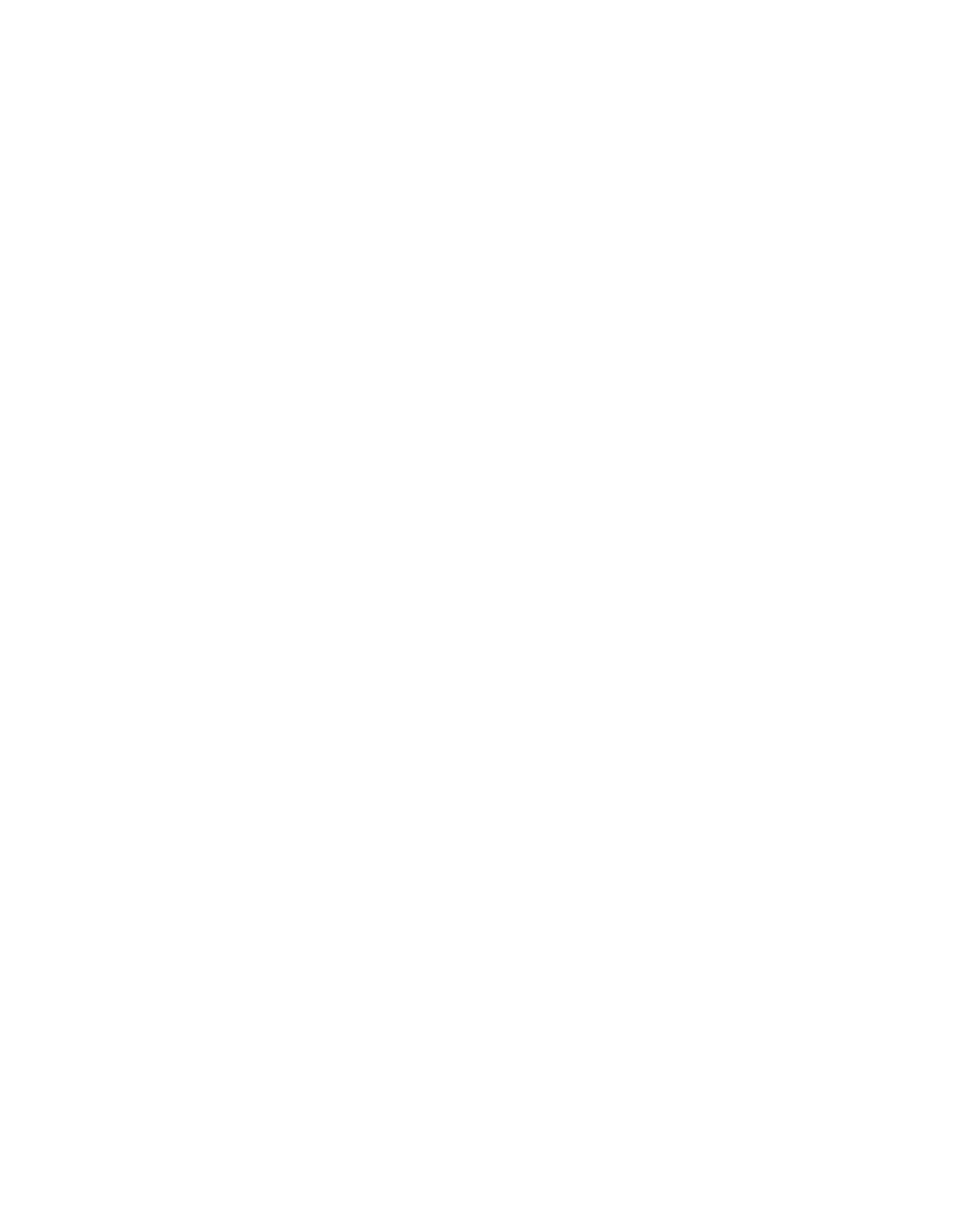# <span id="page-7-0"></span>*B. Legislative History of the Wiretap Act and ECPA*

The Omnibus Crime Control and Safe Streets Act of 1968 (Omnibus Act), passed partially in response to the Supreme Court's 1967 warrant mandate, included a federal framework for law enforcement to request wiretap orders from district courts, often referred to as the Wiretap Act.<sup>17</sup> Law enforcement was required to justify an application for a wiretap order by stating the crime committed or to be committed; the location and duration of interception; the type of communications law enforcement wishes to intercept; the suspect's identity, if known; and why other investigative procedures have failed or are likely to fail.<sup>18</sup> The Act also afforded defendants the right to move to suppress evidence derived from a wiretap that was unlawful, granted by a facially insufficient order, or performed in violation of the order.<sup>19</sup> If the government knew, or had reason to know, that the wiretap was unlawful or the order was insufficient, the evidence must be suppressed.<sup>20</sup> Originally, the judge could authorize an order for interception only within the judge's jurisdiction.<sup>21</sup> This presented little cause for concern in the landline era, because the jurisdiction where the phone was located could not be changed.

The challenges of the new cellular system were addressed by a 1986 amendment that relaxed the jurisdictional requirement when law enforcement uses a "mobile interception device"

<sup>18</sup> *Id.* § 2518(1).

<sup>19</sup> *Id.* § 2518(10)(a).

<sup>20</sup> *Id.* § 2515.

<sup>21</sup> Omnibus Crime Control and Safe Streets Act of 1968, Pub. L. No. 90-351, § 802, 82 Stat. 197, 219 (1968) (codified as amended at 18 U.S.C. §§ 2510–22 (2012)).

 $17 \t18 \tU.S.C.$  § 2518 (2012).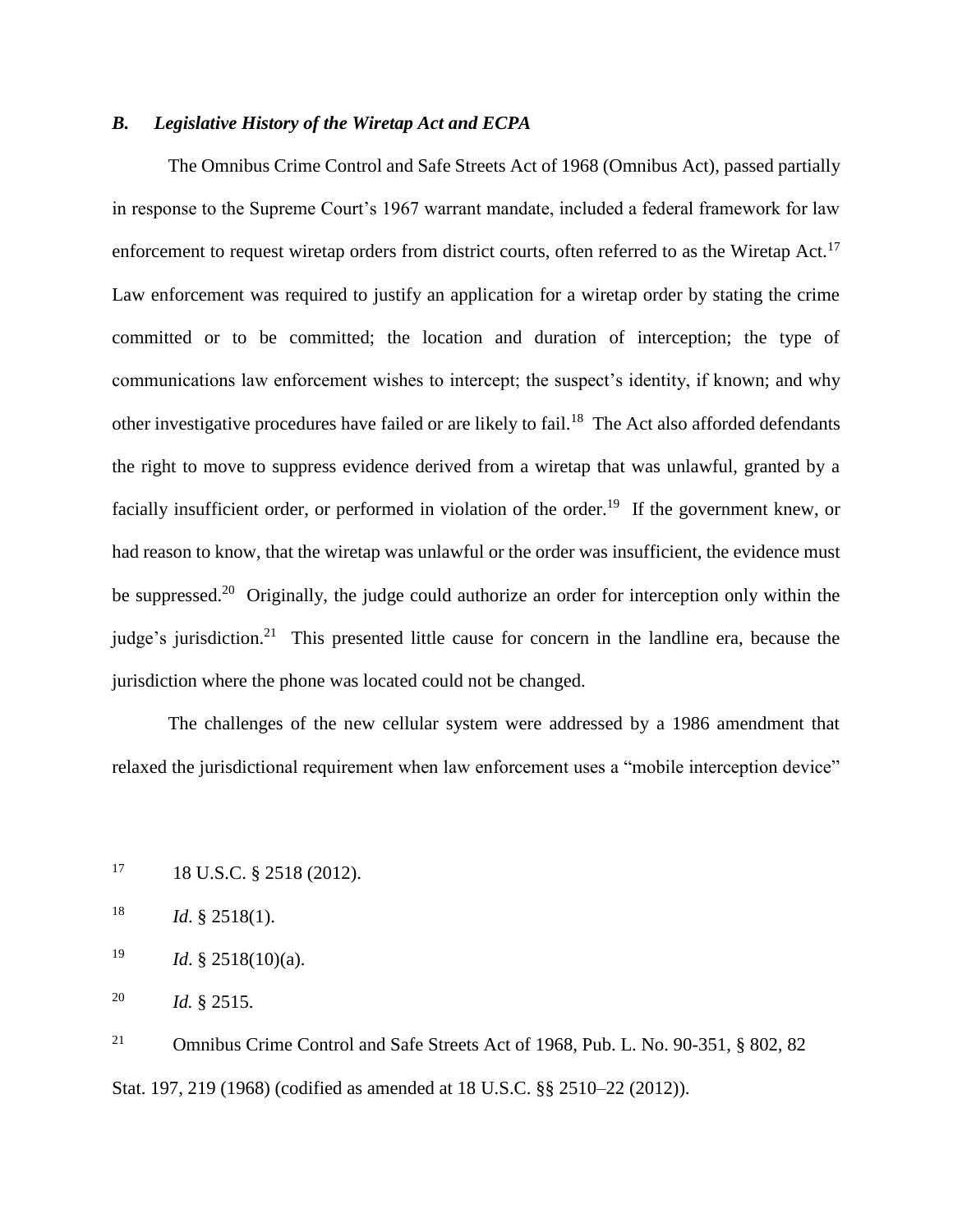to wiretap the target phone.<sup>22</sup> The Electronics Communications Privacy Act (ECPA) introduced a comprehensive set of new provisions and amendments in response to the explosion of personal computers and electronic communication devices.<sup>23</sup> Congress included the "mobile interception" device" exception in response to judicial ambiguity over wireless conversations. The exception is the only language that authorizes a wiretap order outside a judge's territorial jurisdiction within the Wiretap Act as amended by the ECPA. Since 1986, when the ECPA was enacted, Congress has passed no new legislation expanding, limiting, or clarifying mobile phone wiretap order jurisdiction. Courts have grappled over what the ECPA amendments actually mean in practice within the already contentious framework for wiretap orders, and whether Congress actually intended it to actually apply to all mobile phone wiretaps.<sup>24</sup> The ECPA also broadened the scope of wiretaps to include "wire, oral, [and] electronic communications."<sup>25</sup> Electronic communications in turn include almost all data transferred to and from mobile phones, including

<sup>22</sup> 18 U.S.C. § 2518(3) ("The judge may enter an ex parte order ... authorizing or approving interception of wire, oral, or electronic communications . . . outside [the court's] jurisdiction but within the United States in the case of a mobile interception device . . . .").

<sup>23</sup> Electronic Communications Privacy Act of 1986, Pub. L. No. 99-508, 100 Stat. 1848 (1986).

<sup>24</sup> *Compare* United States v. Dahda, 853 F.3d 1101, 1114 (10th Cir. 2017), *cert. granted*, 138 S. Ct. 356 (2017), *with* United States v. Ramirez, 112 F.3d 849, 853 (7th Cir. 1997). <sup>25</sup> 18 U.S.C. § 2518(3) (2012).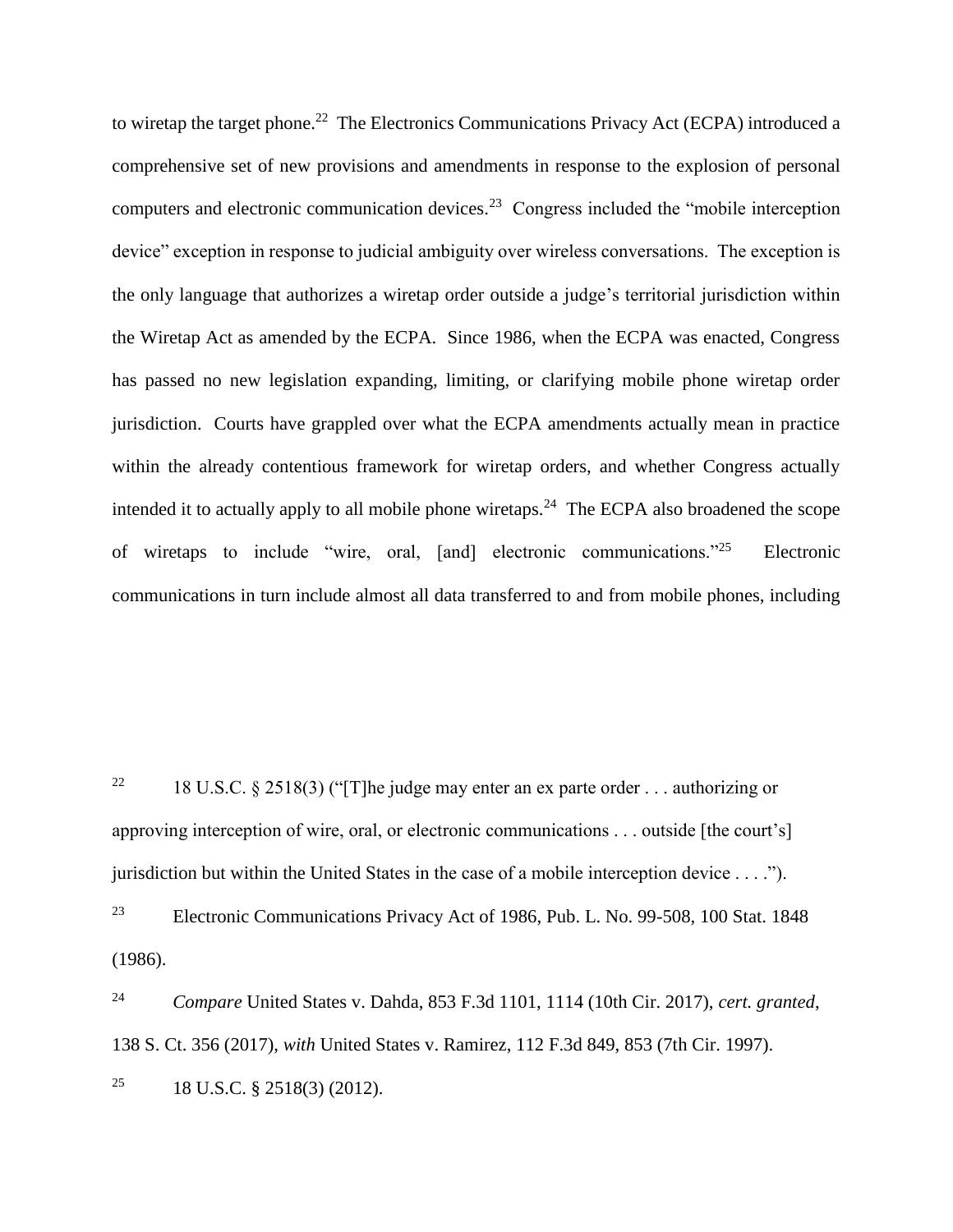Internet content and text messages.<sup>26</sup> As a result, most voice messages, texts, and data sent to and from mobile phones can be wiretapped by law enforcement under the ECPA.

## <span id="page-9-0"></span>*C. Circuit Approaches to the Mobile Interception Device Exception*

The mobile interception device exception creates three separate issues: when it applies, how it is relevant to the statutory framework, and whether abuse by law enforcement requires suppression of evidence gained by a wiretap. All of these issues have been fiercely debated by the circuits. The Seventh and Tenth Circuits directly interpreted the phrase "mobile interception device" in the context of mobile phone warrants.<sup>27</sup> The Seventh Circuit, in *United States v*. *Ramirez*, adopted a broad, implicit definition that includes any device that intercepts mobile phone communications.<sup>28</sup> The Tenth Circuit, in *United States v. Dahda*, disagreed and adopted a narrow, literal definition that only includes interception devices that are mobile themselves.<sup>29</sup>

The Second Circuit, among several others, has also interpreted the term "interception" to allow an interception to occur both at the location of the phone and the location where the wiretapped conversations are first heard by law enforcement at a listening post, which would question the efficacy of jurisdictional limitations.<sup>30</sup> Judge DeMoss of the Fifth Circuit argued for the narrow, literal definition of "mobile interception device," and that jurisdictional violations from misuse of the exception mandate suppression, as jurisdiction is a core concern of the Wiretap

<sup>26</sup> *See id.* § 2510(12).

<sup>27</sup> *See Dahda*, 853 F.3d at 1114; *Ramirez*, 112 F.3d at 853.

<sup>28</sup> *See* 112 F.3d at 853.

<sup>29</sup> *See* 853 F.3d at 1114.

<sup>30</sup> *See, e.g.*, United States v. Rodriguez, 968 F.2d 130, 136 (2d Cir. 1992).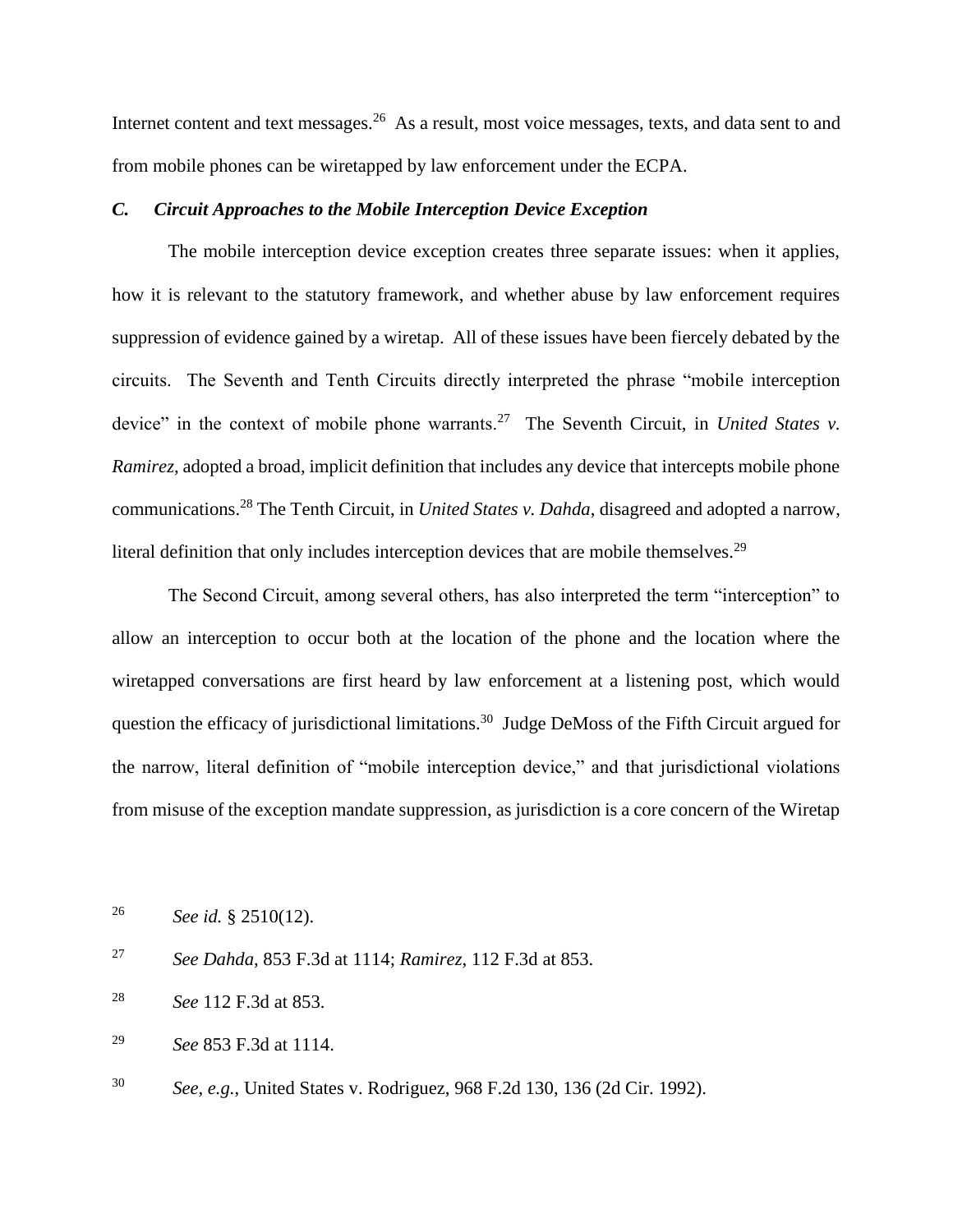Act.<sup>31</sup> Additionally, the D.C. Circuit interpreted the phrase in the context of a listening device installed in a vehicle, and held that misuse of the exception by misclassifying the interception device requires suppression of evidence, in agreement with Judge DeMoss.<sup>32</sup> Consequently, the Tenth Circuit adopted Judge DeMoss's definition but refused to mandate suppression as argued by Judge DeMoss and the D.C. Circuit.<sup>33</sup>

Until 2017, when the Tenth Circuit challenged the Seventh Circuit's broad interpretation in *Ramirez*, legal scholars paid little attention to the mobile interception device exception. The only references to the exception outside judicial and legislative work have been through incidental analysis of wiretap jurisdiction as a whole, with scant focus on the exception itself.<sup>34</sup> The pending decision by the Supreme Court in *United States v. Dahda* will likely spark scholarly interest in the subject.

<sup>31</sup> *See* United States v. North, 735 F.3d 212, 215–16 (5th Cir. 2013) (DeMoss, J., concurring).

<sup>32</sup> *See* United States v. Glover, 736 F.3d 509, 513–15 (D.C. Cir. 2013).

<sup>33</sup> *See Dahda*, 853 F.3d at 1114–16.

<sup>34</sup> *See, e.g.*, *Appendix A: State Wiretap Laws (as of June 1, 2002)*, 52 HASTINGS L.J. 987 (2003).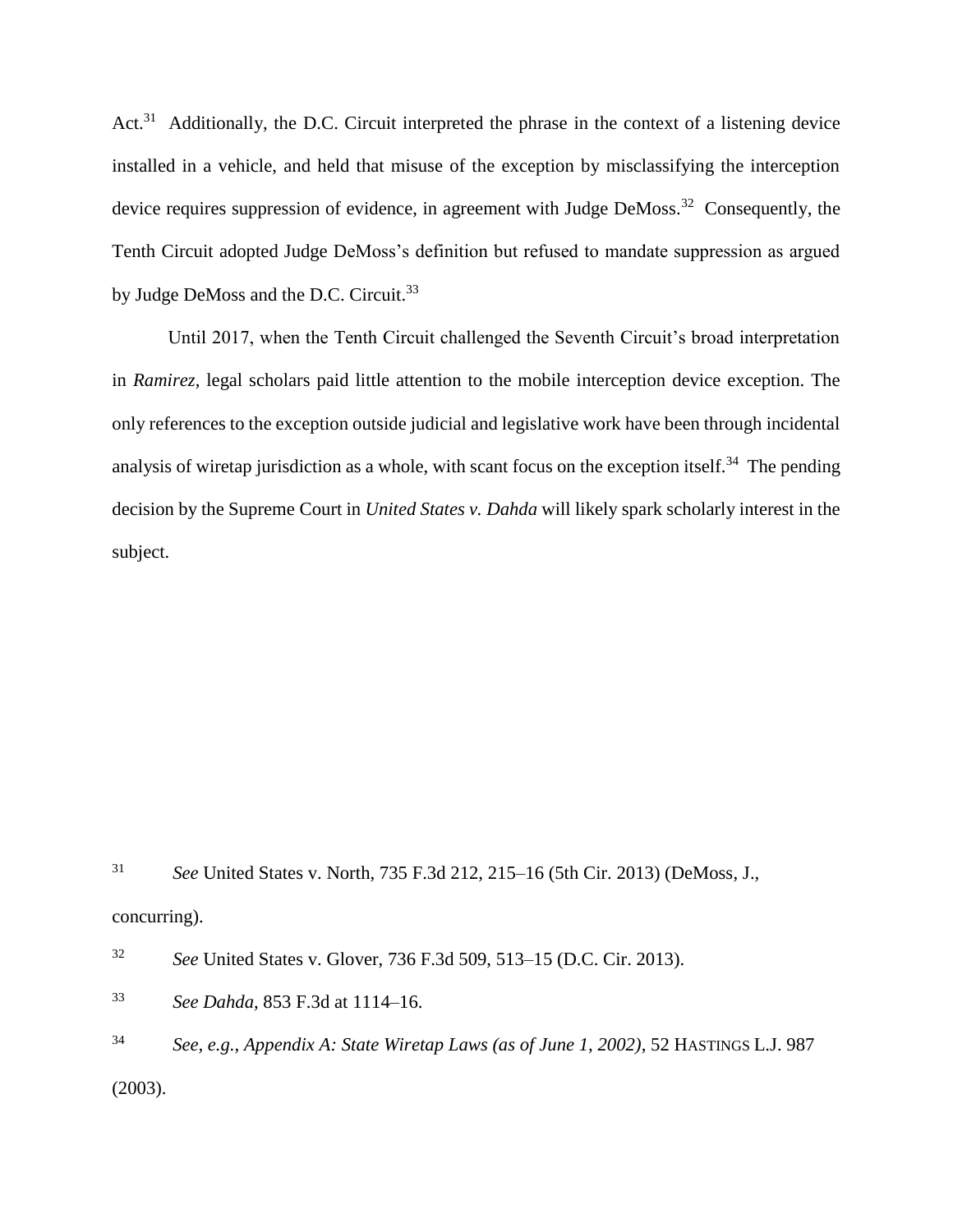#### **1. The Seventh Circuit's Broad Interpretation**

<span id="page-11-0"></span>In *United States v. Ramirez*, the Seventh Circuit held that the "mobile interception device" exception applies broadly to all communications sent to and from mobile devices.<sup>35</sup> The government was investigating a suspected methamphetamine distributor who lived in Wisconsin and traveled to Minnesota to conduct his business using a mobile phone.<sup>36</sup> A district judge in the Western District of Wisconsin issued a wiretap order for the suspect's mobile phone.<sup>37</sup> To avoid being recognized in Wisconsin, the government set up a listening post in Minnesota that intercepted calls as they were transmitted over microwave transmission towers using a stationary wiretap device.<sup>38</sup> Agents soon realized that one of the suspect's associates was using the phone, and he did not leave Minnesota, but he still discussed the illegal operation under investigation.<sup>39</sup> The government returned to the Wisconsin court to apply for an extension for the wiretap, but did not disclose that the conversations were occurring in, intercepted in, and monitored in Minnesota.<sup>40</sup> The Seventh Circuit noted that the original order provided that the interception could continue if the mobile phone was moved outside Wisconsin, under the authority granted by the "mobile interception device" exception in 18 U.S.C.  $\S 2518(3)$ .<sup>41</sup>

- <sup>35</sup> 112 F.3d 849, 853 (7th Cir. 1997).
- <sup>36</sup> *Id.* at 850–51.
- <sup>37</sup> *Id.* at 851.
- <sup>38</sup> *Id.* at 851, 853.

<sup>39</sup> *Id.* at 851.

<sup>40</sup> *Id.*

<sup>41</sup> *See Ramirez*, 112 F.3d at 852–53.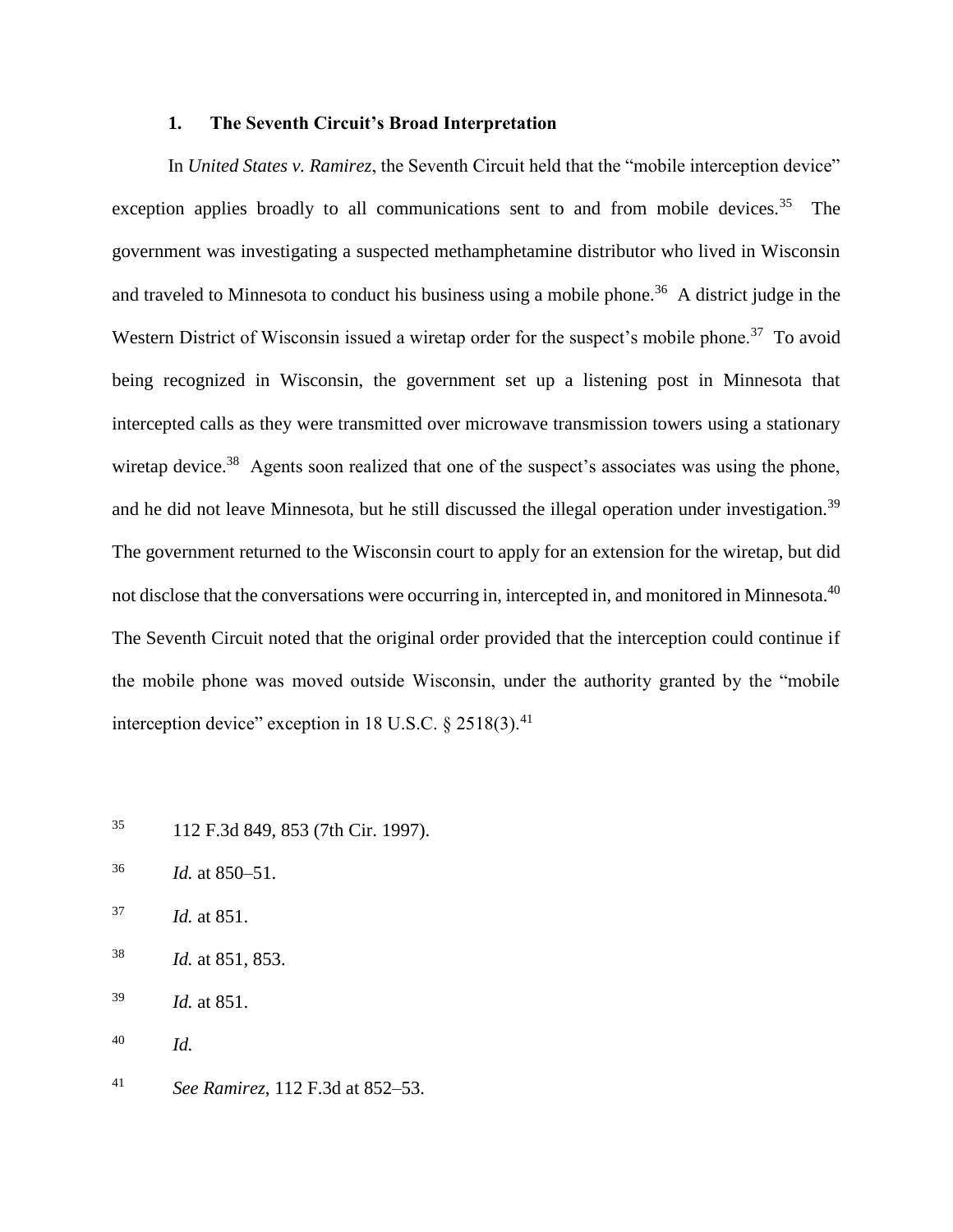The Seventh Circuit was the first circuit to interpret the ECPA's "mobile interception device" language, and the court concluded that the exception applies to what is intercepted, not the device that is intercepting the calls.<sup>42</sup> The Seventh Circuit noted that the legislative history refers "to both a listening device installed in a vehicle and to a tap placed on a cellular or other telephone instrument installed in a vehicle," and interpreted such devices to be stationary in reference to the phone; therefore, a stationary "bug" device must still qualify as a "mobile interception device."<sup>43</sup> Additionally, the Seventh Circuit pointed out that a wiretap would be placed further along the connection than the handset itself, which implies a wiretap placed at a stationary location outside the vehicle would also be a "mobile interception device."<sup>44</sup> Accordingly, the Seventh Circuit interpreted the word "mobile" to invoke the concept of a mobile phone as a wiretap target, and held that a completely stationary interception device can still qualify as a "mobile interception device" if it intercepts mobile phone calls.<sup>45</sup> Under the Seventh Circuit's broad interpretation, the Wisconsin court could issue a wiretap order for mobile phone calls placed, intercepted, and first heard in any other jurisdiction in the United States, even if the phone and its user were never located within Wisconsin.<sup>46</sup>

<sup>42</sup> *Id.* at 853.

<sup>43</sup> *Id.* at 852–53; *see also* S. REP. NO. 99-541, at 30 (2d Sess. 1986).

<sup>44</sup> *Ramirez*, 112 F.3d at 853.

<sup>45</sup> *Id.*

<sup>46</sup> *See id.* at 852 ("It is not certain that the phone in issue *was* transferred outside of the Western District of Wisconsin; it may never have been there; but we do not read the order as limited to the case in which the phone was at some time in the district.").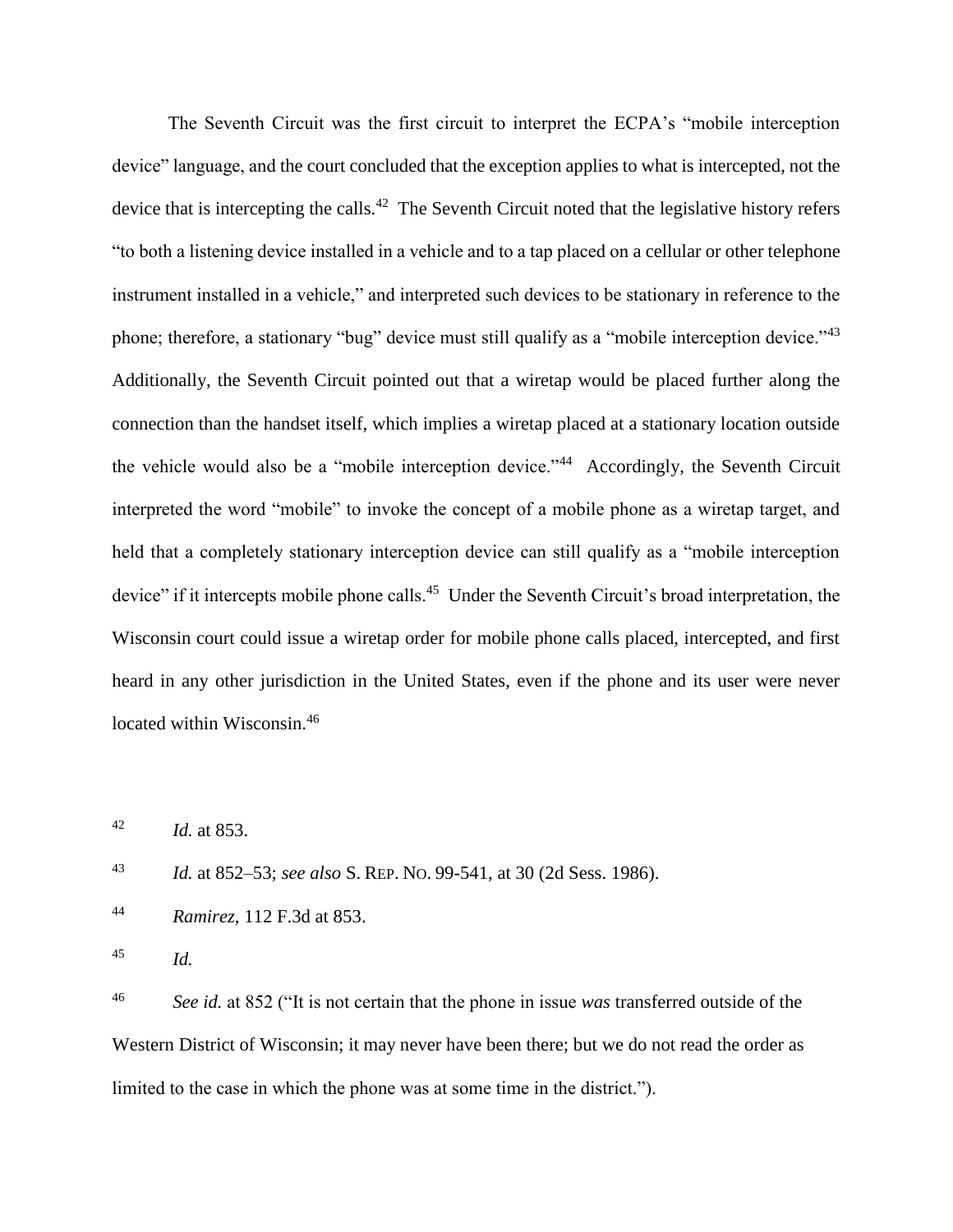# **2. The Second Circuit's Interception Loophole**

<span id="page-13-0"></span>In *United States v. Rodriguez*, the Second Circuit held that the term "interception" in the Wiretap Act allows a listening post to be the point of interception for jurisdictional purposes in addition to the actual location where the lines are tapped.<sup>47</sup> The government obtained a wiretap order on five landline phones to investigate an organization suspected of distributing crack cocaine.<sup>48</sup> Four of the phones were located in a café in New Jersey and one was in an apartment in New York.<sup>49</sup> All five were monitored using a combination of leased telephone lines that rerouted calls through recording devices in New York, as authorized by the Southern District of New York.<sup>50</sup> Because *Rodriguez* addressed landline phones, the Second Circuit did not interpret the phrase "mobile interception device;" however, it laid the foundation for interpreting the term "interception."

The court noted that for the four New Jersey phones, an interception occurred when the local telephone company rerouted the calls from New Jersey to the listening post in New York.<sup>51</sup> Additionally, an interception occurred when the recorded conversations were first heard by the government at the listening post in New York, because the definition of "interception" includes

<sup>47</sup> 968 F.2d 130, 136 (2d Cir. 1992).

<sup>48</sup> *Id.* at 133.

<sup>49</sup> *Id.* at 134–35.

<sup>50</sup> *Id.* at 135; *see also* United States v. Rodriguez, 734 F. Supp. 116, 119 (S.D.N.Y. 1990) (discussing the method used for the wiretap, which was identical to the preceding pen register method noted by the Second Circuit).

<sup>51</sup> *See Rodriguez*, 968 F.2d at 135–36.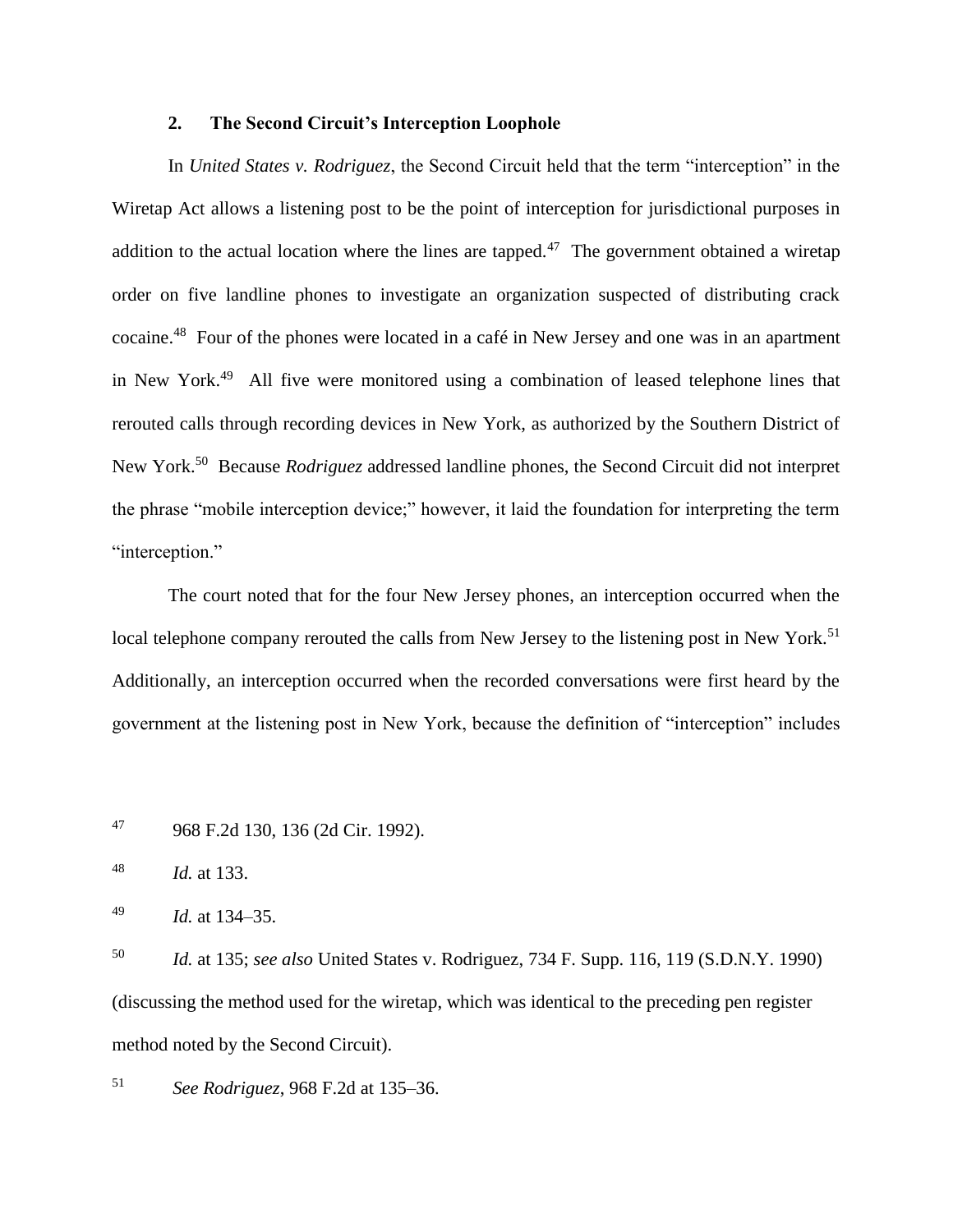the "aural or other acquisition of the contents" of a communication.<sup>52</sup> Therefore, the Second Circuit held that the out-of-state wiretaps were still jurisdictionally sound, because the devices were installed within the authorizing court's jurisdiction, and the intercepted communications were first heard by agents within the same jurisdiction, regardless of the actual locations of the phones.<sup>53</sup>

Judge Meskill, in his concurrence, rejected the majority's reasoning in holding the interception authorized, but concurred because at the time of trial, the government did not know or have reason to know that the information had been obtained in violation of Title III—the wiretap provisions of the Omnibus Act.<sup>54</sup> Regarding the lawfulness of the interception, Judge Meskill argued that the territorial jurisdiction limitation of section 2518(3) would be effectively repealed by the majority's interpretation of the term "interception."<sup>55</sup> Judge Meskill pointed out that a plain meaning interpretation of "the 'acquisition of the contents' of a communication" refers to the acquisition of the communications as they are diverted; a transformation of those contents into sound to be heard by law enforcement is simply a conversion of previously acquired communications.<sup>56</sup> Because pen registers were unregulated at the inception of the Wiretap Act in 1968, the phrase "aural acquisition" was originally intended to simply exclude such nonconversational devices from the scope of the Act; the broad interpretation was arguably an

<sup>52</sup> *Id.* at 136; *see also* 18 U.S.C. § 2510(4) (2012) (definition of an interception under the Wiretap Act).

- <sup>53</sup> *Rodriguez*, 968 F.2d at 136.
- <sup>54</sup> *Id.* at 145 (Meskill, J., concurring).
- <sup>55</sup> *Id.* at 143–44.
- <sup>56</sup> *Id.* at 144.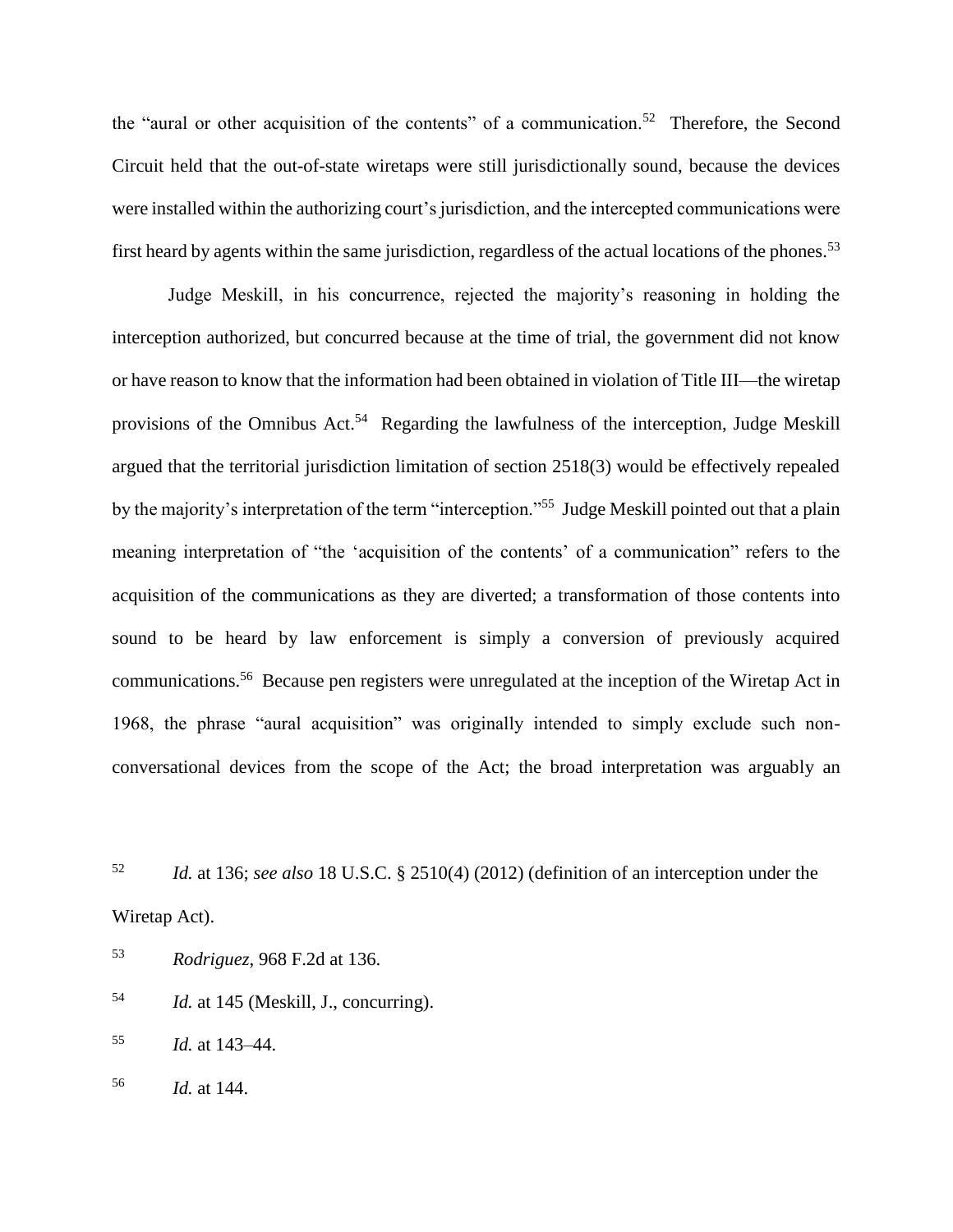unintended effect.<sup>57</sup> Additionally, the ECPA's rephrasing of "aural or other acquisition" was simply to allow for interception of electronic communications, which were generally already in text form.<sup>58</sup>

While Judge Meskill posited that Congress never intended a broad interpretation of interception that bypassed section 2518(3)'s territorial jurisdiction limitation, he stopped short of recommending suppression.<sup>59</sup> Section 2515 only requires suppression if the government knew, or had reason to know, that the wiretap was unlawful or the order was insufficient.<sup>60</sup> Judge Meskill found no evidence that suggested the government knew, or should have known, that the wiretap order was facially insufficient due to the jurisdictional flaw; therefore, suppression was not mandatory, and the district court's refusal to suppress the evidence was proper.<sup>61</sup>

# **3. The Fifth Circuit's Prophetic Concurrence**

<span id="page-15-0"></span>In *United States v. North*, the Fifth Circuit avoided the territorial jurisdiction issue in *Ramirez* by finding that the government failed to minimize its monitoring to exclude conversations that were not connected to the investigation.<sup>62</sup> Although the court withdrew the original opinion and issued a revised decision based on the government's failure to satisfy the minimization

<sup>57</sup> *Id.* (citing S. REP. NO. 90-1097 (2d Sess. 1986); Castillo v. State, 810 S.W.2d 180, 184 (Tex. Crim. App. 1990)).

<sup>58</sup> *See id.* at 145.

<sup>59</sup> *Rodriguez*, 968 F.2d at 145 (Meskill, J., concurring).

<sup>60</sup> 18 U.S.C. § 2515 (2012); *see id.* at 145.

<sup>61</sup> *Rodriguez*, 968 F.2d at 145 (Meskill, J., concurring).

 $62$  735 F.3d 212, 215–16 (5th Cir. 2013).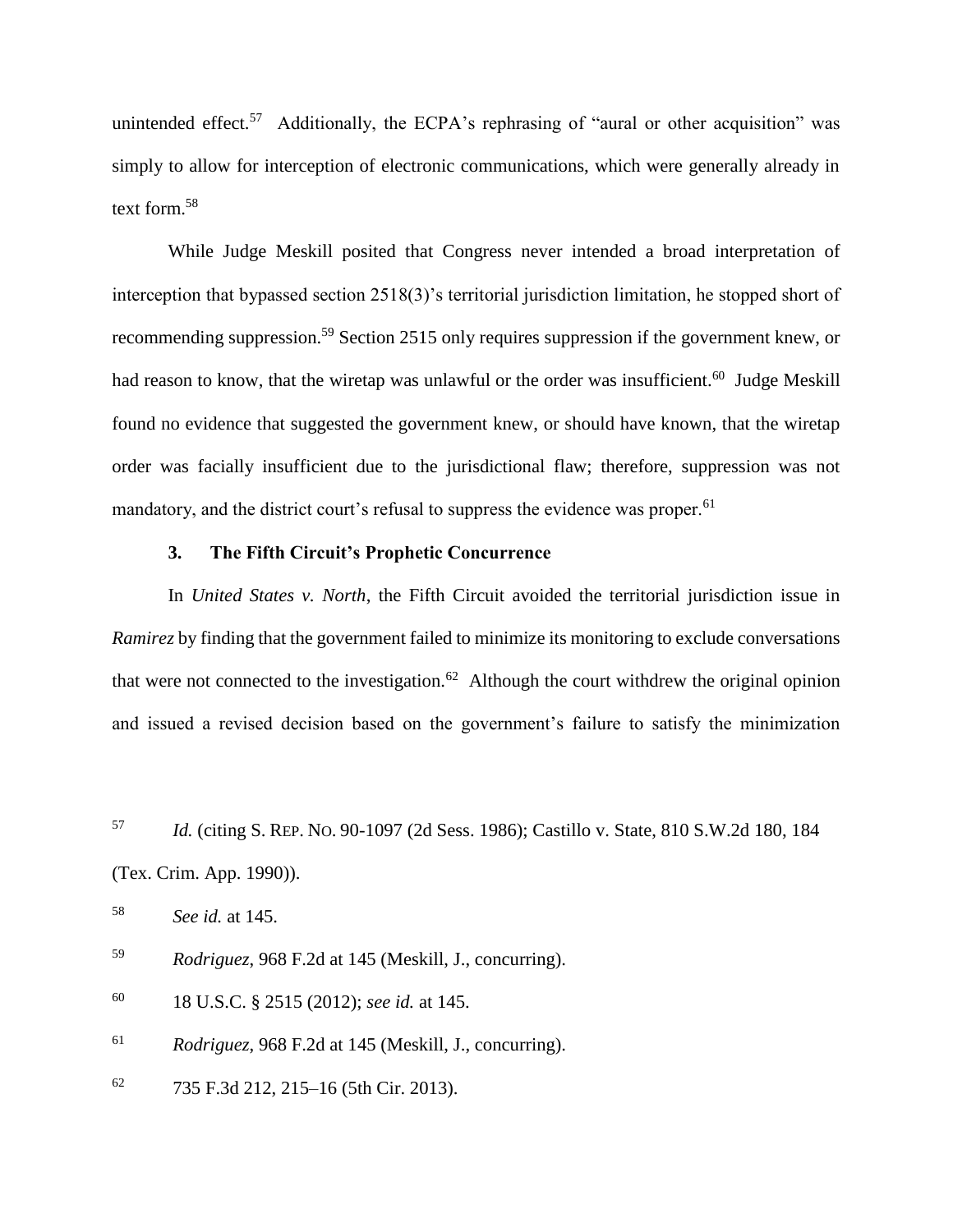requirement, a concurrence in the revised opinion captured the original conclusion.<sup>63</sup> Judge DeMoss first noted that the order in question, issued by the Southern District of Mississippi, was used to intercept calls at a stationary listening post in Louisiana as they were made in Texas.<sup>64</sup> Notably, this included a call to another Texas phone during which the appellant disclosed incriminating information about an hour into the call.<sup>65</sup> Absent the mobile interception device exception, such an interception would be outside the Mississippi court's authority.<sup>66</sup> In his concurrence, Judge DeMoss pointed out that a statute's plain meaning controls unless it is at odds with the clear legislative intent.<sup>67</sup> Judge DeMoss interpreted "mobile" to modify "device" in the phrase "mobile interception device" and argued that the Seventh Circuit's broad interpretation in

<sup>63</sup> *Compare North*, 735 F.3d at 219 (DeMoss, J., concurring) (finding territorial jurisdiction a core concern of Title III of the Omnibus Act), *with* United States v. Glover, 736 F.3d 509, 515 (D.C. Cir. 2013) (citing United States v. North, 728 F.3d 429, 437 (5th Cir. 2013), *withdrawn*, *North*, 735 F.3d at 213) (noting that the Fifth Circuit held that territorial jurisdiction is a core concern of Title III).

<sup>64</sup> *North*, 735 F.3d at 217 (DeMoss, J., concurring).

<sup>65</sup> *Id.*; *see also id.* at 214 (majority opinion).

<sup>66</sup> *Id.* at 217 (DeMoss, J., concurring).

<sup>67</sup> *Id.* at 217–18 (citing United States v. Ron Pair Enters., Inc., 489 U.S. 235, 242 (1989); New Orleans Depot Servs., Inc. v. Dir., Office of Worker's Comp. Programs, 718 F.3d 384, 393 (5th Cir. 2013) (en banc)).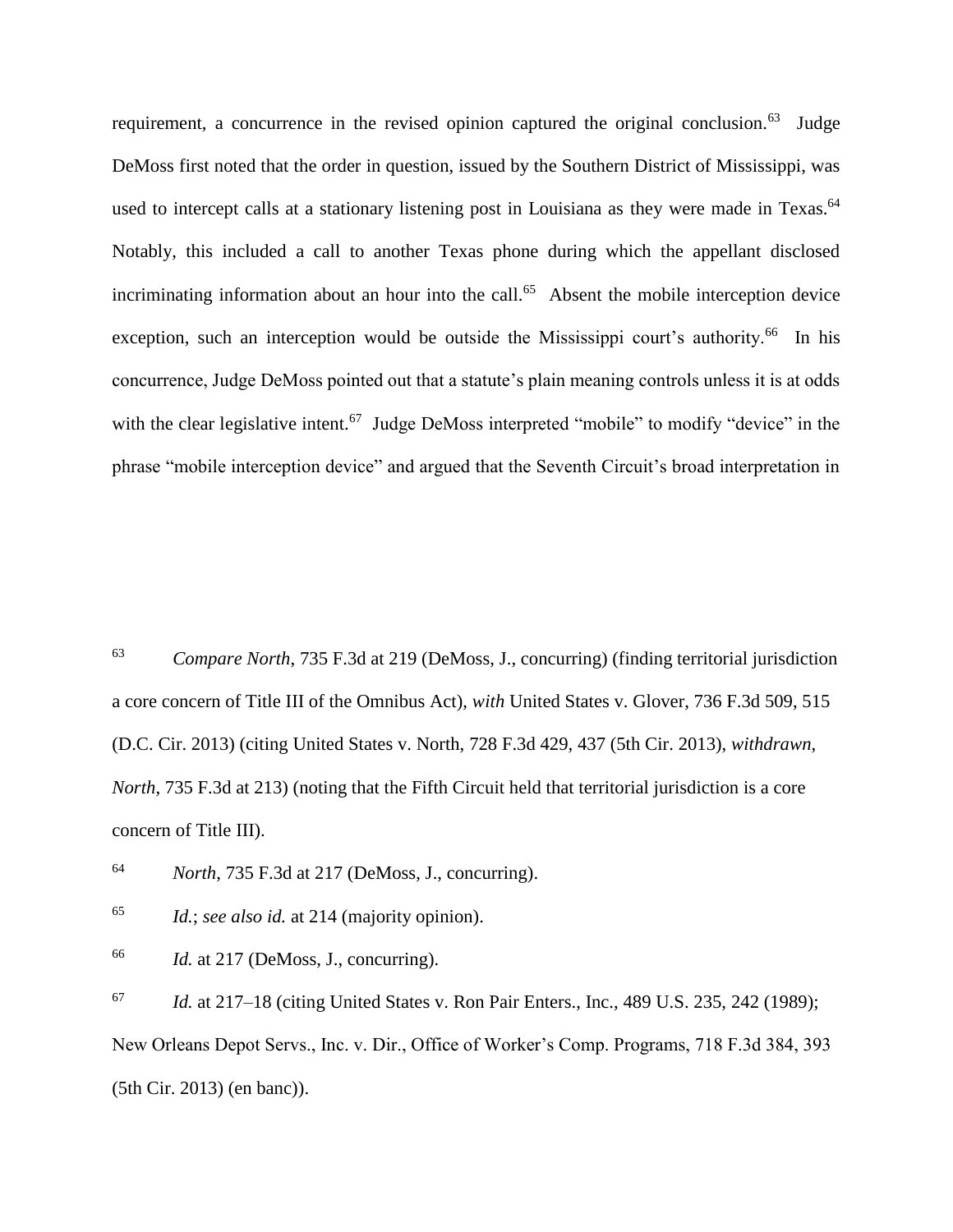*Ramirez*, which focuses on the mobility of the mobile phone, is not obvious when reading the statute.<sup>68</sup>

Judge DeMoss also argued that suppression of the Texas call would have been justified under section  $2518(10)(a)$ , as the territorial jurisdiction violation was a core concern of Title III.<sup>69</sup> Suppression is not a guaranteed remedy—it is only required when a statutory element that "directly and substantially implement [s] the congressional intention to limit the use of intercept procedures" is violated.<sup>70</sup> Judge DeMoss noted that there was scant legislative history on whether jurisdiction was a core concern; however, the territorial jurisdiction requirement safeguards against the risk of forum manipulation by law enforcement.<sup>71</sup>

Similarly, in *United States v. Denman*, the Fifth Circuit previously held that an interception occurs at the point where the communication is captured or redirected, as well as the point where the contents are first heard.<sup>72</sup> While *Ramirez* and *North* had listening posts outside the courts' jurisdiction, the wiretap in *Denman* was authorized by and listened to in the Eastern District of Texas, despite intercepting a landline in the Southern District of Texas.<sup>73</sup> The Fifth Circuit agreed with the Second Circuit in *Rodriguez* and reasoned that a listening post where the contents of a

<sup>68</sup> *Id.* at 218.

<sup>69</sup> *Id.* at 219.

<sup>70</sup> *North*, 735 F.3d at 218 (DeMoss, J., concurring) (quoting United States v. Donovan, 429 U.S. 413, 433–34 (1977)).

 $1^{71}$  *Id.* at 219.

<sup>72</sup> *See* 100 F.3d 399, 403 (5th Cir. 1996).

<sup>73</sup> *Id.* at 401.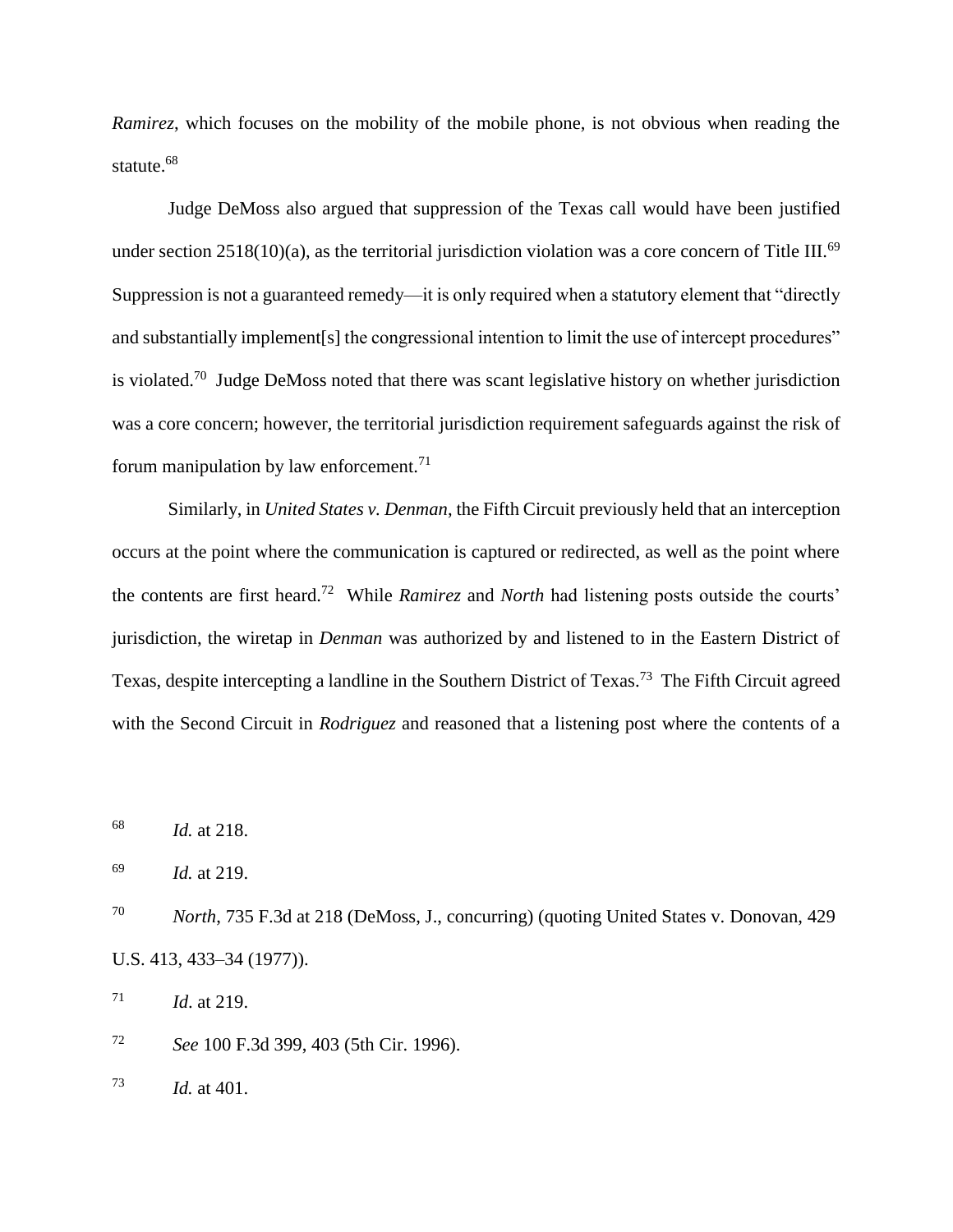communication are first heard must qualify as the location of an "aural acquisition" of the intercepted communication and, therefore, is included as the location of an interception.<sup>74</sup>

## **4. The D.C. Circuit's Facial Insufficiency Mandate**

<span id="page-18-0"></span>In *United States v. Glover*, a case from 2013, the D.C. Circuit held that in the case of a facially insufficient order, the core concern test discussed by Judge DeMoss in *North* is irrelevant because the test posed for suppression by section 2518(10)(a)(ii) is mechanical; an order either is or is not facially insufficient, regardless of the core concern test.<sup>75</sup> The government obtained a wiretap order from the D.C. District Court for a recording device in the defendant's vehicle, which was located in Maryland, outside the district court's jurisdiction.<sup>76</sup> The D.C. Circuit first addressed whether the last two tests of section  $2518(10)(a)$ —the sufficiency of the order, and an interception made outside the order's authorization—conflated with the first test, which simply grants suppression in cases of unlawfully intercepted communications.<sup>77</sup> To avoid making the last two tests redundant, which would violate a cardinal rule of statutory interpretation, the D.C. Circuit noted that the Supreme Court has applied the core concern analysis to the first test alone as a catchall over the government's intercept procedures.<sup>78</sup> Other circuits, such as the Third, Fifth, and Sixth

<sup>74</sup> *Id.* at 403.

<sup>75</sup> 736 F.3d 509, 513–14 (D.C. Cir. 2013).

<sup>76</sup> *Id.* at 510.

- <sup>77</sup> *Id.* at 513; *see generally* 18 U.S.C. § 2518(10)(a) (2012).
- <sup>78</sup> *Glover*, 736 F.3d at 513.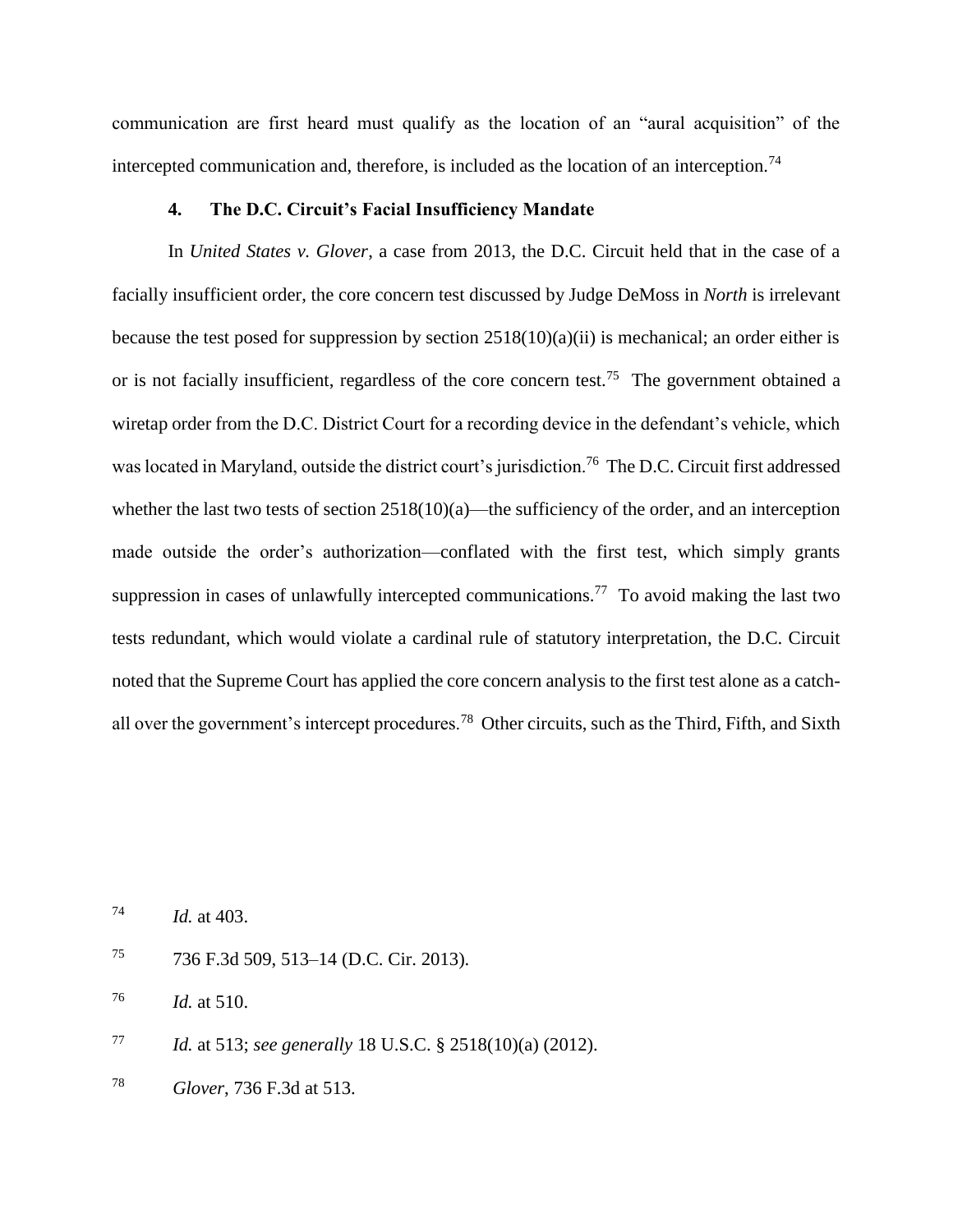Circuits, have drawn the core concern test into whether an order is insufficient on its face.<sup>79</sup> The D.C. Circuit held that in the case of a facially insufficient order, suppression is not only afforded by section 2518(10)(a), but required by section 2515, because the core concern test would ignore the plain meaning of the statute and render it redundant.<sup>80</sup>

The D.C. Circuit also addressed whether a mobile interception device must be initially installed within the warrant-issuing judge's jurisdiction.<sup>81</sup> Although this case addressed an actual microphone installed to record conversations in a vehicle instead of a telephonic wiretap, such devices are still considered mobile interception devices and are classified as wiretaps, as noted in an example in the legislative history.<sup>82</sup> When first read, it appears that section  $2518(3)$ paradoxically allows judges to "authoriz[e] . . . interception . . . within the territorial jurisdiction of the court in which the judge is sitting," and to authorize interception anywhere in the United States for a mobile interception device, but the mobile interception device must be "authorized by a Federal court within such jurisdiction."<sup>83</sup> The D.C. Circuit reasoned that the phrase "such jurisdiction" must either refer to the judge's jurisdiction or implicitly refer to the property on which

<sup>79</sup> *Id.* (citing United States v. Traitz, 871 F.2d 368, 379 (3d Cir. 1989); United States v. Vigi, 515 F.2d 290, 293 (6th Cir. 1975); United States v. Robertson, 504 F.2d 289, 292 (5th Cir. 1974)).

<sup>80</sup> *Id.* at 513–14.

<sup>81</sup> *See id.* at 514.

<sup>82</sup> S. REP. NO. 99-541, at 30 (2d Sess. 1986).

 $83$  18 U.S.C. § 2518(3) (2012).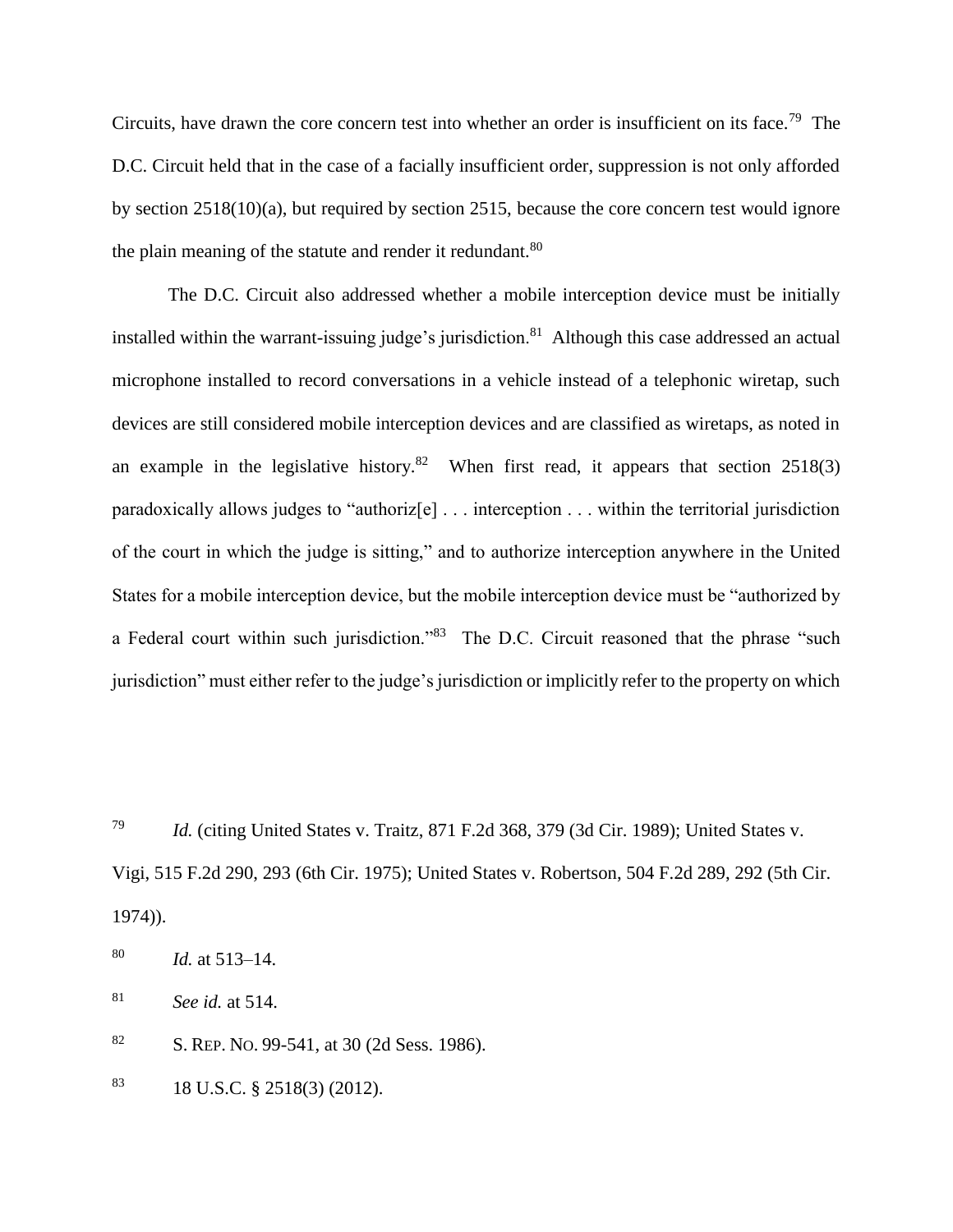the device is installed.<sup>84</sup> The D.C. Circuit pointed out that either way, for a judge to issue a valid order, the device must be authorized.<sup>85</sup> For the device to be authorized, it must be initially installed on property located within the judge's jurisdiction—otherwise, the phrase would be superfluous because there would be no other reason to authorize a mobile interception device.<sup>86</sup> The D.C. Circuit reframed the warrant under Rule 41 of the Federal Rules of Criminal Procedure, which states that a judge may issue a warrant for property outside their jurisdiction if the property is located within it when the order is issued. $87$  Accordingly, the D.C. Circuit held that the property on which a mobile interception device is installed must be inside the authorizing judge's jurisdiction at least when the warrant is issued.<sup>88</sup>

The D.C. Circuit also distinguished *Glover* from two other circuit cases that excused facially insufficient warrants as "technical defects."<sup>89</sup> In *United States v. Moore*, the Eighth Circuit did not mandate suppression when a properly completed wiretap order was mistakenly not signed by the magistrate judge.<sup>90</sup> Similarly, in *United States v. Traitz*, the Third Circuit addressed an order with a mistakenly omitted page, and used the requesting affidavit and the fact that the judge signed the order to presume that the statutory requirements under section 2518 were met, refusing

<sup>84</sup> *Glover*, 736 F.3d at 514.

- <sup>85</sup> *Id.*
- <sup>86</sup> *Id.*
- <sup>87</sup> *Id.* at 515 (citing FED. R. CRIM. P. 41(b)(2)).
- <sup>88</sup> *Id.*
- <sup>89</sup> *Id.*
- <sup>90</sup> 41 F.3d 370, 375 (8th Cir. 1994).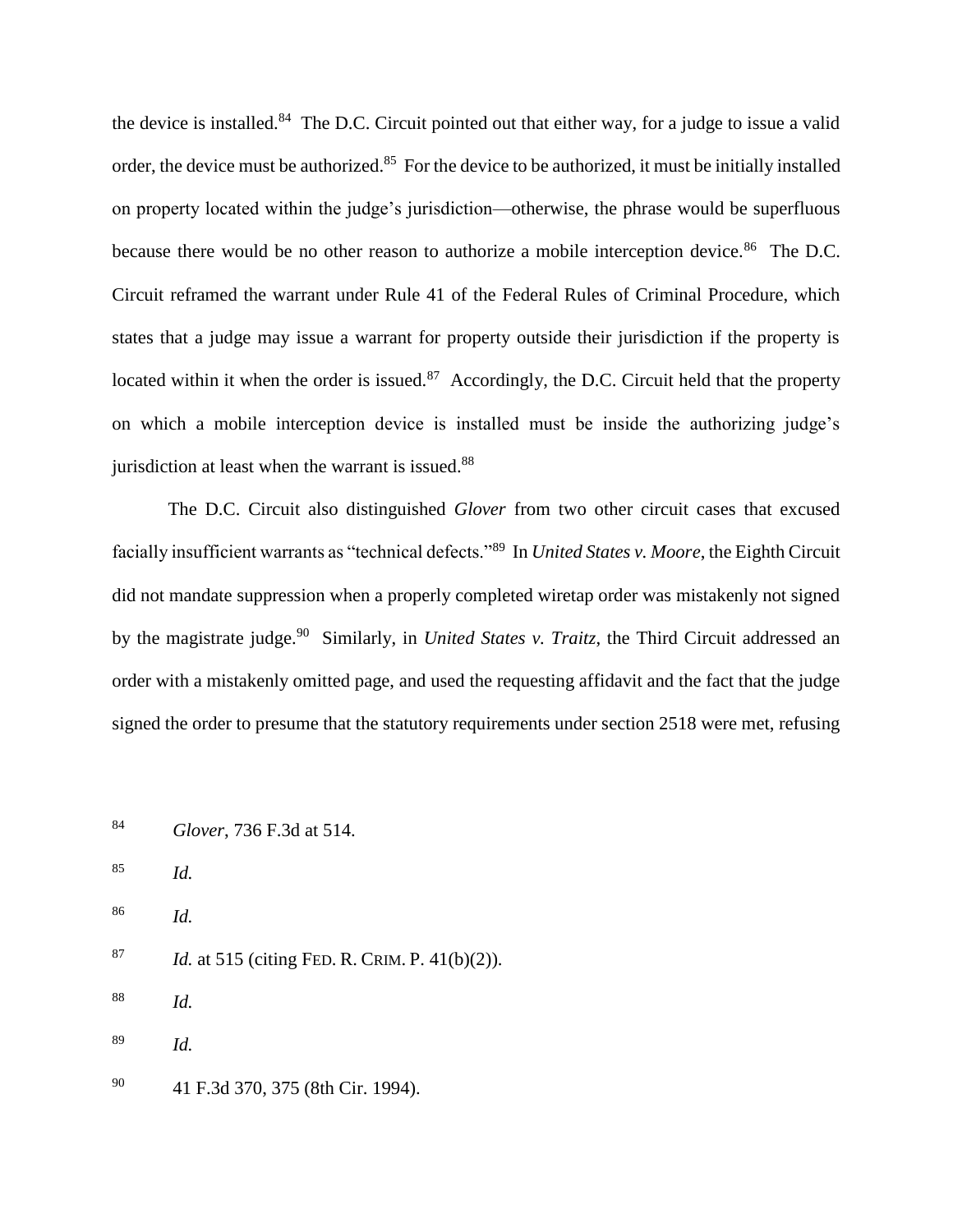to mandate suppression.<sup>91</sup> The D.C. Circuit argued that in these cases, the defect was the result of a mistake that did not have any practical consequences; however, violation of the territorial jurisdiction limitations of section 2518(3) was more than a technical defect and, absent the mistake, the order could not have possibly been issued.<sup>92</sup> Accordingly, the D.C. Circuit held that an order for a mobile interception device must, at a minimum, be issued when the property on which the device is installed is located within the judge's jurisdiction; a judge may not simply issue an order for a mobile interception device that would be installed on property consistently outside their jurisdiction.<sup>93</sup>

# **5. The Tenth Circuit's Frustrated Narrow Interpretation**

<span id="page-21-0"></span>In *United States v. Dahda*, decided on April 4, 2017, the Tenth Circuit became the first circuit court to explicitly exclude stationary wiretaps from the definition of "mobile interception device."<sup>94</sup> The government obtained wiretap orders from the District of Kansas for mobile phones used by the defendant and his co-conspirators.<sup>95</sup> The Tenth Circuit addressed whether the orders were facially insufficient because they authorized interceptions if the phones were moved outside the court's jurisdiction, regardless of how the interceptions took place.<sup>96</sup> The Tenth Circuit agreed with all other circuits in holding that an interception occurs both when the communications are

<sup>93</sup> *Id.* at 516.

<sup>94</sup> 853 F.3d 1101, 1114 (10th Cir. 2017), *cert. granted*, 138 S. Ct. 356 (2017).

<sup>95</sup> *Id.* at 1111.

<sup>96</sup> *Id.* at 1111–12.

<sup>91</sup> 871 F.2d 368, 376–77 (3d Cir. 1989).

<sup>92</sup> *See Glover*, 736 F.3d at 515.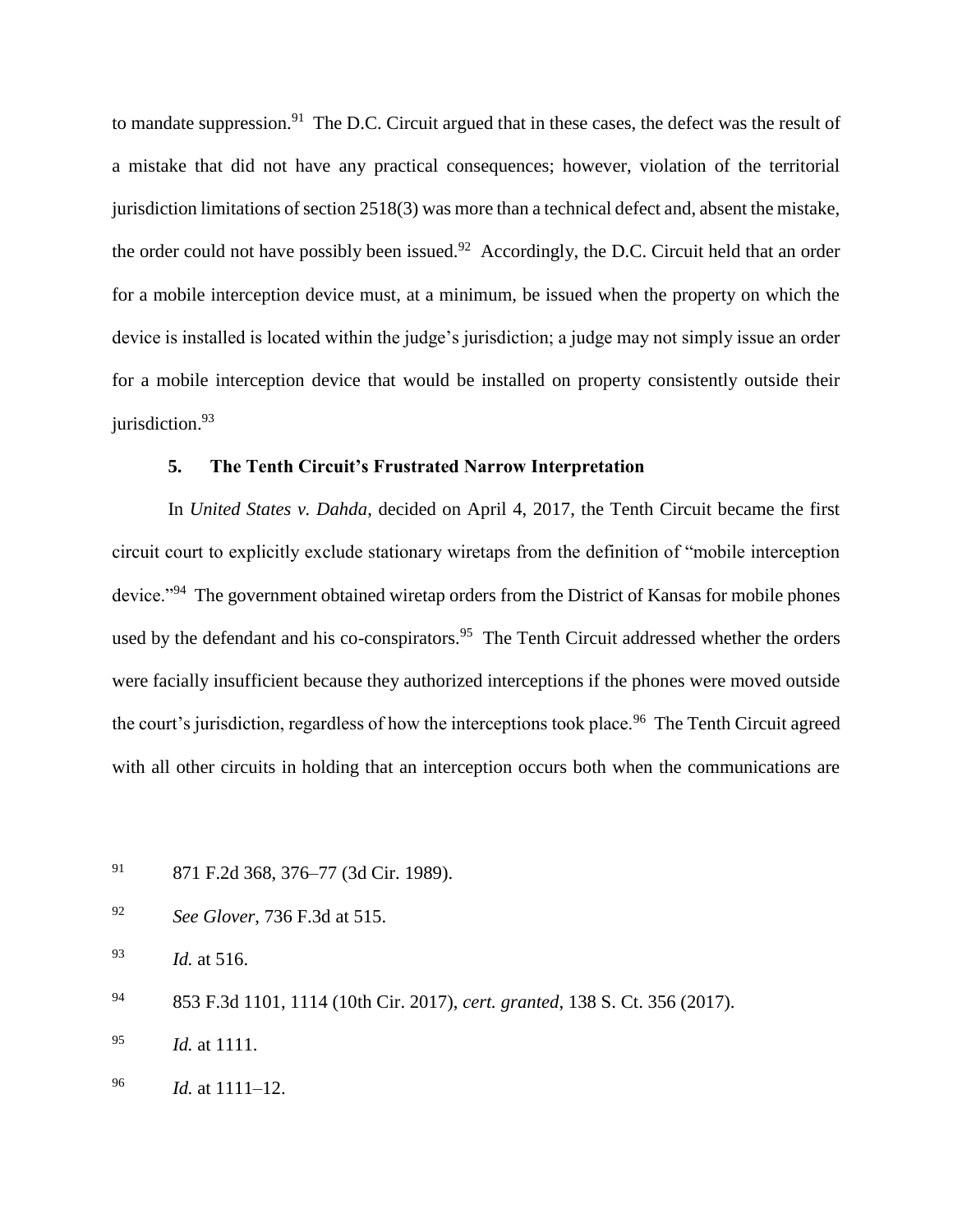redirected in the jurisdiction where the phone is installed, and when the communications are first heard at the listening post.<sup>97</sup> The Tenth Circuit departed from its sister circuits over the core definition of "mobile interception device," taking issue with the Seventh Circuit's first holding in *Ramirez*. 98

The Tenth Circuit offered three possible definitions for a mobile interception device: "(1) a listening device that is mobile, (2) a cell phone being intercepted, or (3) a device that intercepts mobile communications, such as cell-phone calls," reasoning that only the first definition is in accord with the statute.<sup>99</sup> Unlike other circuits, the Tenth Circuit began by interpreting the plain language of the exception, and reasoned that the term "mobile" is an adjective that modifies "device" as opposed to modifying a "phone," which is not written in the statute.<sup>100</sup> The Tenth Circuit noted that the Seventh Circuit admitted that the broad interpretation deviates from the plain language of the statute.<sup>101</sup> The Tenth Circuit rejected this approach, countering the Seventh Circuit's invocation of the car phone bug example in the legislative history by pointing out that such a device would be mobile under either interpretation, which demonstrates that the legislative history is still in accord with a narrow, literal interpretation.<sup>102</sup> Accordingly, the Tenth Circuit held that while the listening post was located in the authorizing judge's jurisdiction, the fact that

- <sup>97</sup> *Id.* at 1112.
- <sup>98</sup> *Id.* at 1113–14.
- <sup>99</sup> *Id.* at 1113.
- <sup>100</sup> *Dahda*, 853 F.3d at 1113.
- <sup>101</sup> *Id.*
- <sup>102</sup> *Id.* at 1114.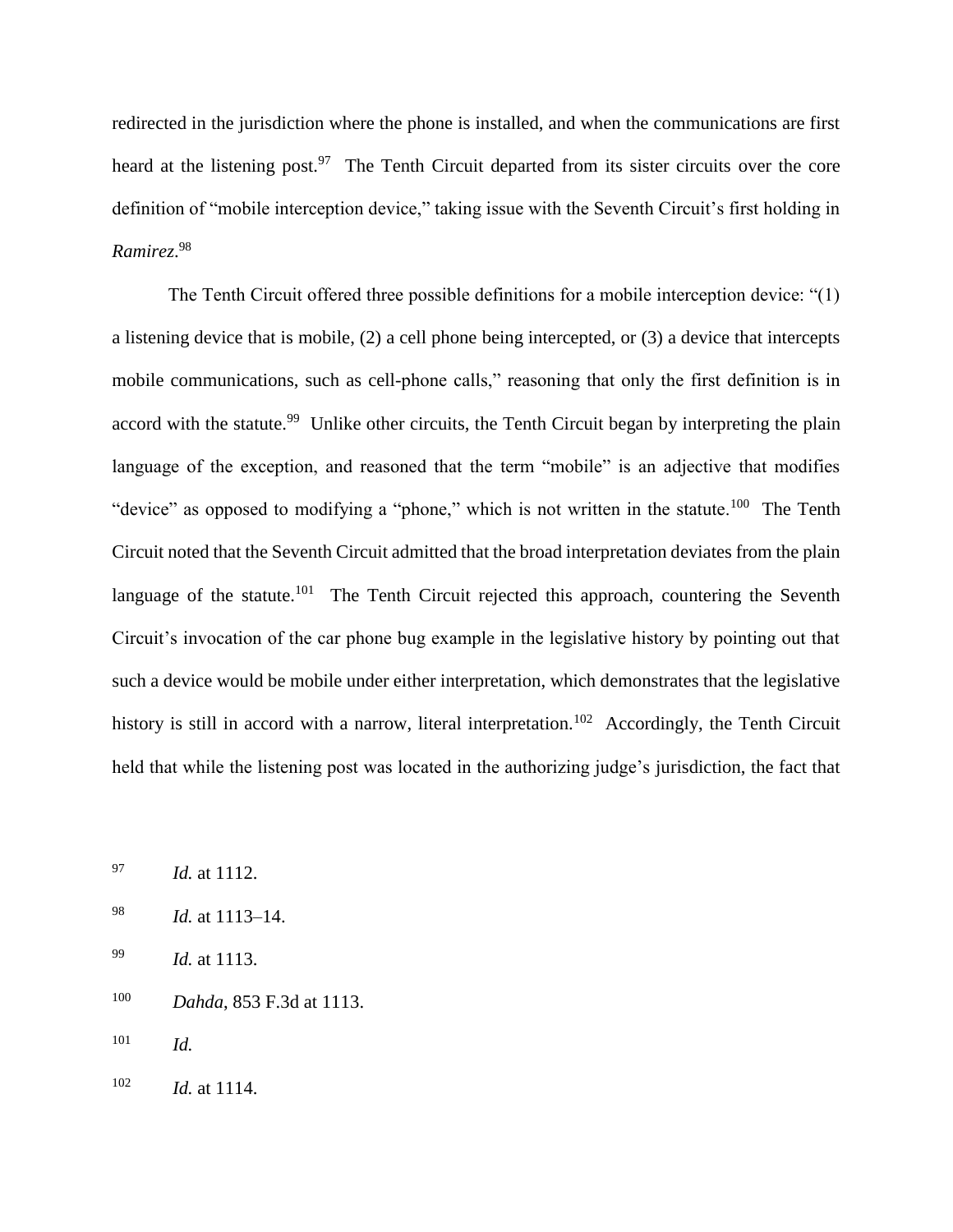the order authorized stationary interception of mobile phones outside the jurisdiction at all, in violation of the narrow interpretation, is enough to render it facially insufficient, in violation of section  $2518(10)(a)(ii)$ .<sup>103</sup>

While the Tenth Circuit held that the order was facially insufficient, the court refused to suppress the evidence obtained from it under section 2515 because it already extended the core concern test to section  $2518(10)(a)(ii)$ .<sup>104</sup> The Tenth Circuit pointed out that the congressional examples listed in the Wiretap Act do not show any examples of jurisdictional violations, which suggests that suppression is not warranted.<sup>105</sup> The Tenth Circuit also suggested that strict adherence to jurisdictional rules would cause confusion by requiring prosecutors to coordinate wiretap efforts among different jurisdictions on the same case.<sup>106</sup> Finally, the Tenth Circuit

<sup>103</sup> *Id.*; *see also* United States v. Dahda, No. 12-20083-01-KHV, 2014 U.S. Dist. LEXIS 53529 at \*8 (D. Kan. Apr. 2, 2014) (noting that the listening post was located in the authorizing court's jurisdiction).

<sup>104</sup> *Dahda*, 853 F.3d at 1114 (citing United States v. Giordano, 416 U.S. 505, 527 (1974) (introducing the core concern test for 18 U.S.C.  $\S$  2518(10)(a)(i)); United States v. Radcliff, 331 F.3d 1153, 1162 (10th Cir. 2003) (extending the core concern test to 18 U.S.C. §  $2518(10)(a)(ii))$ ).

<sup>105</sup> *Id.* at 1115 (citing United States v. Chavez, 416 U.S. 562, 578 (1974) (declining to require suppression when an application for a wiretap misidentified the Assistant Attorney General who approved it, because such clerical errors were not mentioned as examples in the legislative history)).

<sup>106</sup> *Id.* (citing Adams v. Lankford, 788 F.2d 1493, 1499 (11th Cir. 1986)).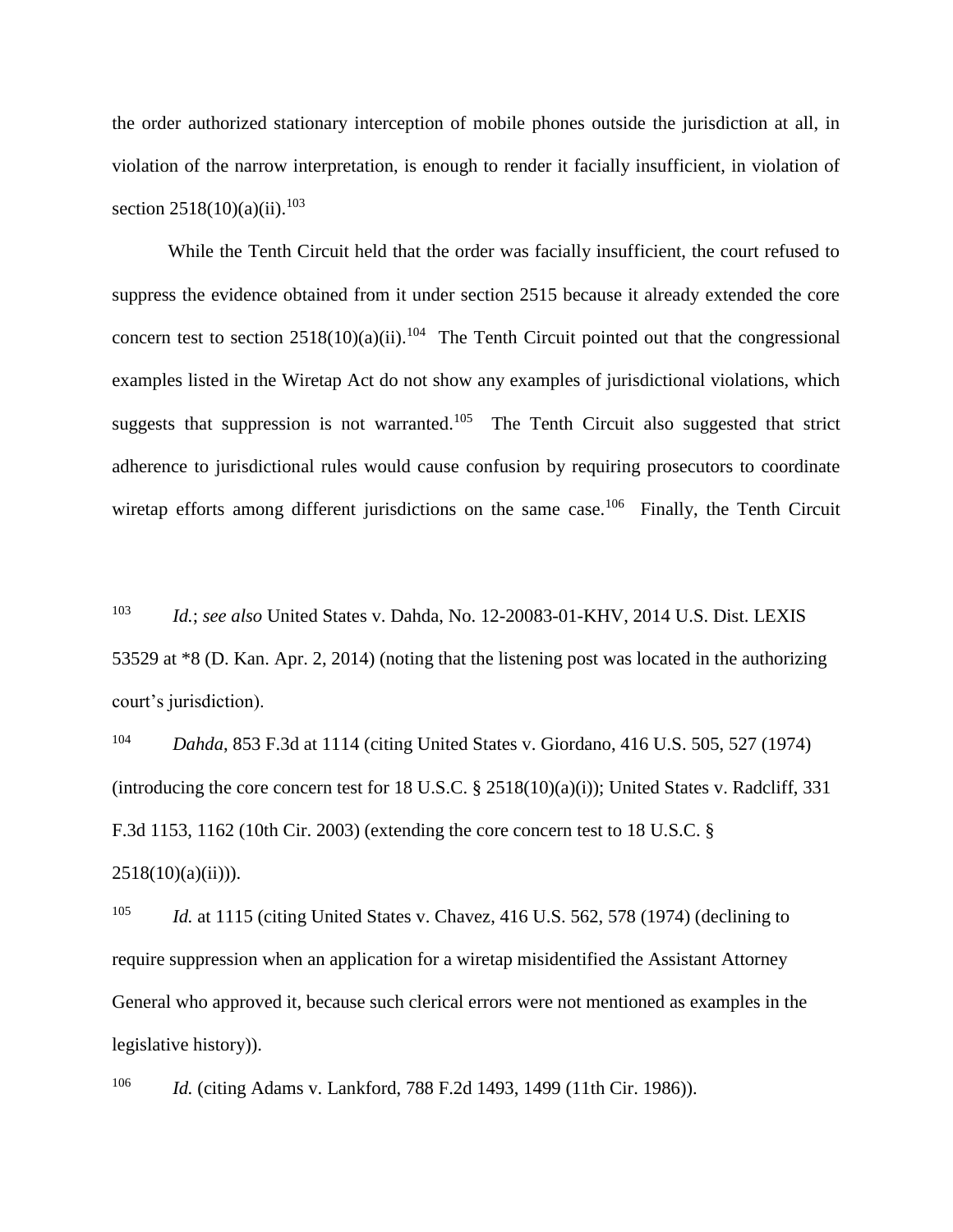disagreed with Judge DeMoss in his *North* concurrence, reasoning that the jurisdictional restraints do not actually curb the risk of forum shopping because governments could either use an actual mobile interception device or establish a listening post in the preferred jurisdiction, which would still comply with the statute but could be performed anywhere.<sup>107</sup> On October 16, 2017, the Supreme Court granted certiorari to decide whether Title III mandates suppression for a facially insufficient warrant under *Dahda*. 108 The petition and initial briefs submitted to the Court did not, however, call into question the interpretation of the mobile interception device exception.<sup>109</sup>

In his concurrence, Judge Lucero specifically noted that the exception needs congressional attention.<sup>110</sup> While Judge Lucero did not object to the majority's refusal to suppress the evidence obtained under the facially insufficient warrant, he suggested that the exception was authored under the assumption that a mobile device would be required to intercept mobile phone calls, which is no longer the case.<sup>111</sup> Although this may have been the goal of Congress, Judge Lucero emphasized that the courts cannot torture the language to satisfy the exception in the absence of

<sup>107</sup> *Id.* at 1115–16.

<sup>108</sup> Dahda v. United States, 138 S. Ct. 356 (2017); *see* Petition for a Writ of Certiorari at I, *Dahda*, 138 S. Ct. 356 (Jul. 3, 2017) (No. 17-43), 2017 U.S. S. Ct. Briefs LEXIS 2372, at \*6 [hereinafter *Petition*].

<sup>109</sup> *Petition*, *supra* note **Error! Bookmark not defined.**108, at \*6; *see also* Brief for the United States in Opposition at I, *Dahda*, 138 S. Ct. 356 (Sep. 6, 2017) (No. 17-43), 2017 U.S. S. Ct. Briefs LEXIS 3249, at \*3–4 [hereinafter *Brief in Opposition*].

<sup>110</sup> *Dahda*, 853 F.3d at 1118 (Lucero, J., concurring).

 $111$  *Id.* at 1119.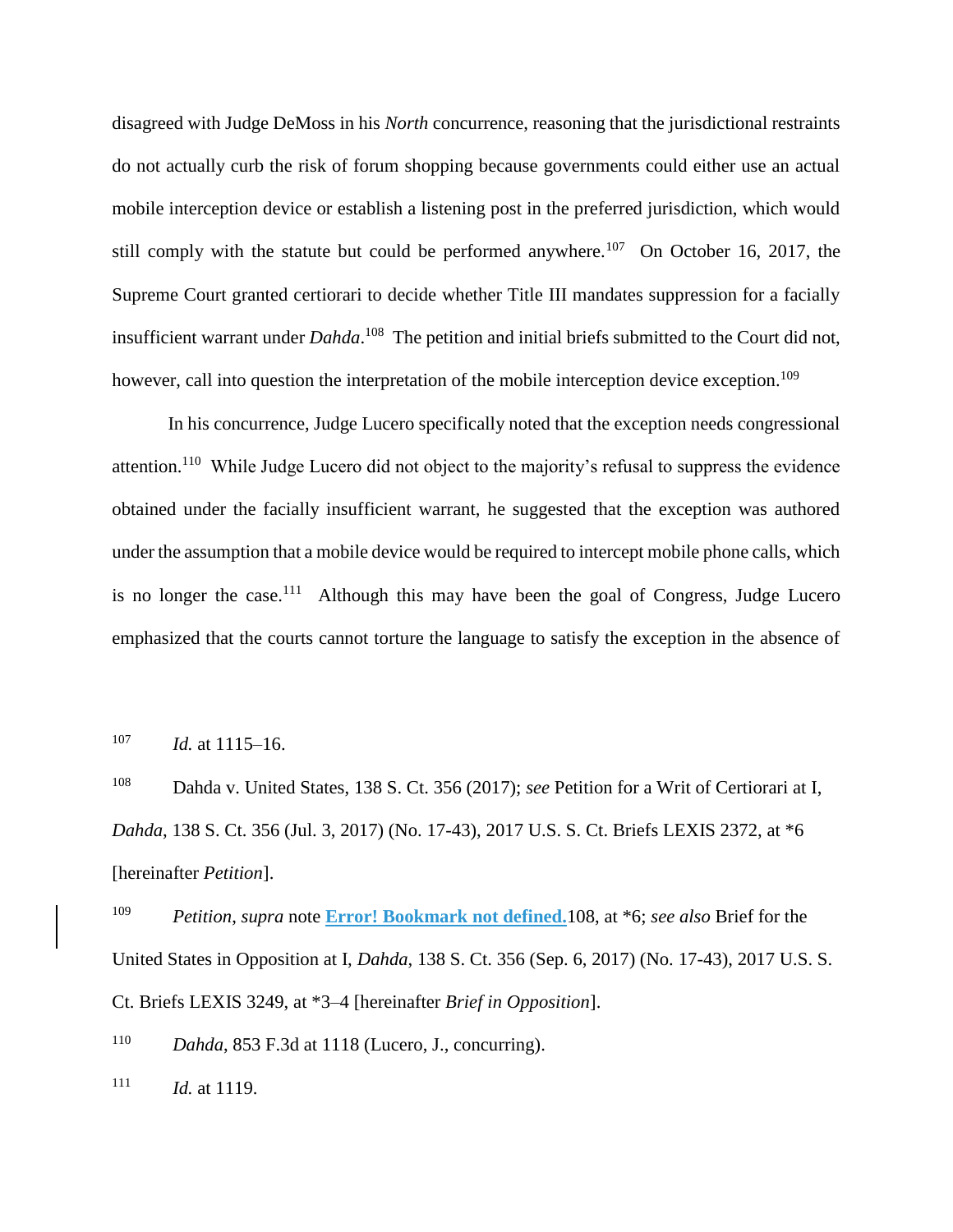even an implied congressional mandate, which is not present in either the language of the statute or the legislative history.<sup>112</sup> Instead, Congress must modernize the Wiretap Act to meet the demands of an increasingly mobile society.<sup>113</sup>

<sup>112</sup> *Id.*

<sup>113</sup> *Id.*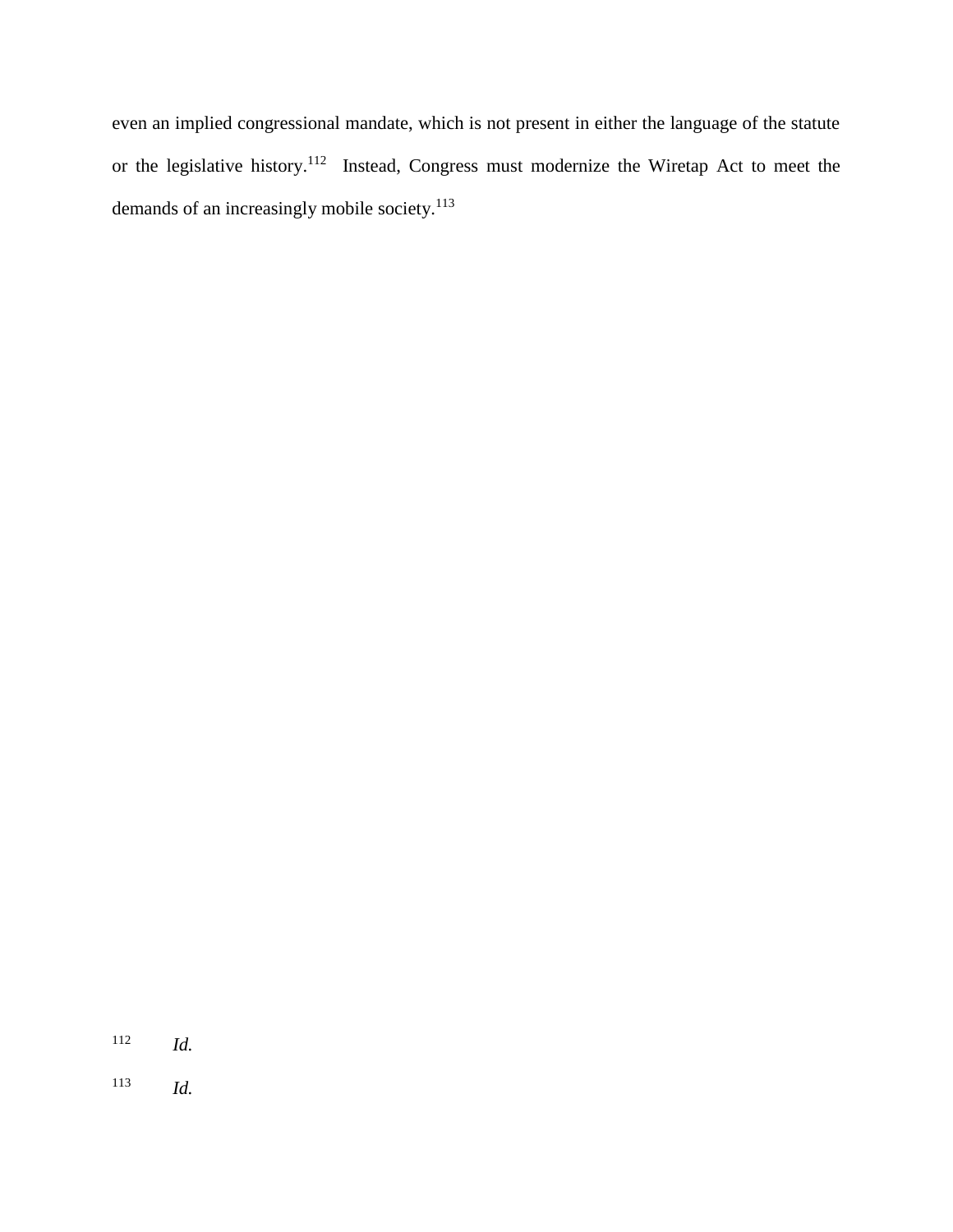#### **III. ANALYSIS**

#### <span id="page-26-1"></span><span id="page-26-0"></span>*A. Breaking into Modern Telecommunications Networks*

To understand the importance of limiting wiretaps, it is important to understand the technological capabilities of law enforcement today. The circuit cases discussed in this Comment are almost all based on phone conversations, yet phone calls are becoming less common than text messages.<sup>114</sup> Unfortunately, Americans' shift away from talking does not hinder the Wiretap Act—texting and data usage, for Internet access or instant messaging, is still electronic communication subject to the same rules as wire communication.<sup>115</sup> To that end, privacyconscious citizens have long feared governmental intrusion into the privacy of their phones and computers.

Sadly, that intrusion is real, and law enforcement does not want us to know about it. For example, the National Security Agency's (NSA) mass surveillance programs were kept secret until details were leaked to the press.<sup>116</sup> Security experts suggested that such programs can target

<sup>114</sup> Corilyn Shropshire, *Americans Prefer Texting to Talking, Report Says*, CHICAGO TRIBUNE (Mar. 26, 2015), http://www.chicagotribune.com/business/ct-americans-texting-00327 biz-20150326-story.html.

<sup>115</sup> *See* 18 U.S.C. § 2510(12) (2012) (definition of electronic communication); 18 U.S.C. § 2518 (2012) (subjecting electronic communication to the same wiretap authorization procedure as wire communication).

<sup>116</sup> *See* Glenn Greenwald, *NSA Collecting Phone Records of Millions of Verizon Customers Daily*, THE GUARDIAN (Jun. 6, 2013), https://www.theguardian.com/world/2013/jun/06/nsaphone-records-verizon-court-order.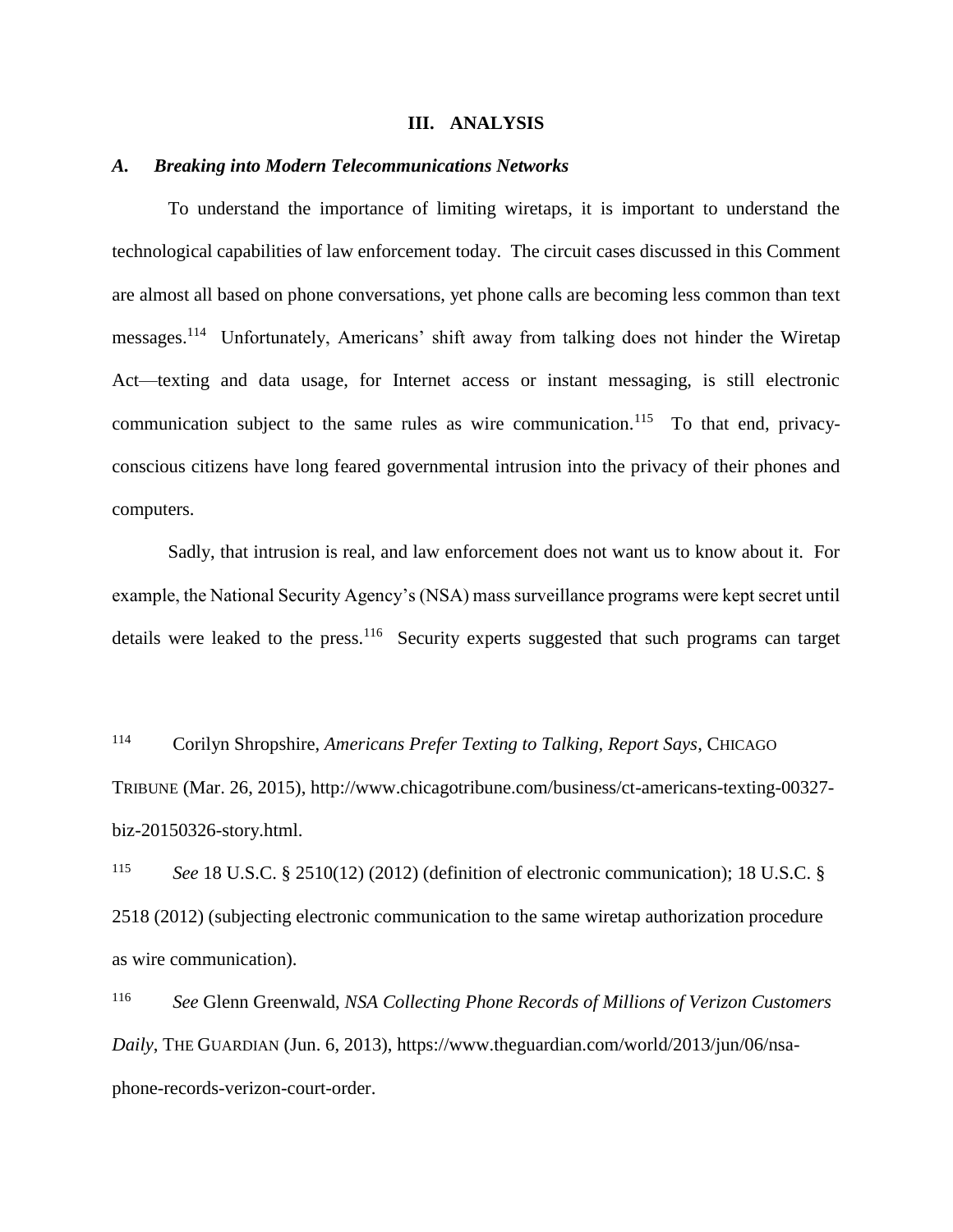essentially any email, chat, voice, file, or social networking communication in the United States.<sup>117</sup> The NSA has also tapped into international data networks to obtain warrantless access to much of this web content, as it was hosted and accessible outside the United States.<sup>118</sup> Beyond the NSA, the FBI has strong-armed large Internet companies into turning over customer data without warrants by using hundreds of thousands of national security letters, which are rarely contested.<sup>119</sup> Of course, these programs are not only relatively old news, but are apparently focused on mass surveillance of suspected terrorists, who are generally non-citizens.<sup>120</sup> The announcement of these programs sparked widespread media attention and spawned waves of articles written by legal

# <sup>117</sup> *See NSA Surveillance*, AM. CIVIL LIBERTIES UNION,

https://www.aclu.org/issues/national-security/privacy-and-surveillance/nsa-surveillance (last visited Oct. 30, 2017); Glenn Greenwald & Ewen MacAskill, *NSA Prism Program Taps in to User Data of Apple, Google, and Others*, THE GUARDIAN (Jun. 7, 2013),

https://www.theguardian.com/world/2013/jun/06/us-tech-giants-nsa-data.

<sup>118</sup> Sean Gallagher, *How the NSA's MUSCULAR Tapped Google's and Yahoo's Private Networks*, ARS TECHNICA (Oct. 31, 2013), https://arstechnica.com/informationtechnology/2013/10/how-the-nsas-muscular-tapped-googles-and-yahoos-private-networks/.

<sup>119</sup> Rebecca Grant, *Google Tried to Resist FBI Requests for Data, but the FBI Took it Anyway*, VENTUREBEAT (Jun. 6, 2013), https://venturebeat.com/2013/06/06/google-tried-toresist-fbi-requests-for-data-but-the-fbi-took-it-anyway/.

<sup>120</sup> Charlie Savage, Edward Wyatt & Peter Baker, *U.S. Confirms that it Gathers Online Data Overseas*, N.Y. TIMES (Jun. 6, 2013), http://www.nytimes.com/2013/06/07/us/nsa-verizoncalls.html.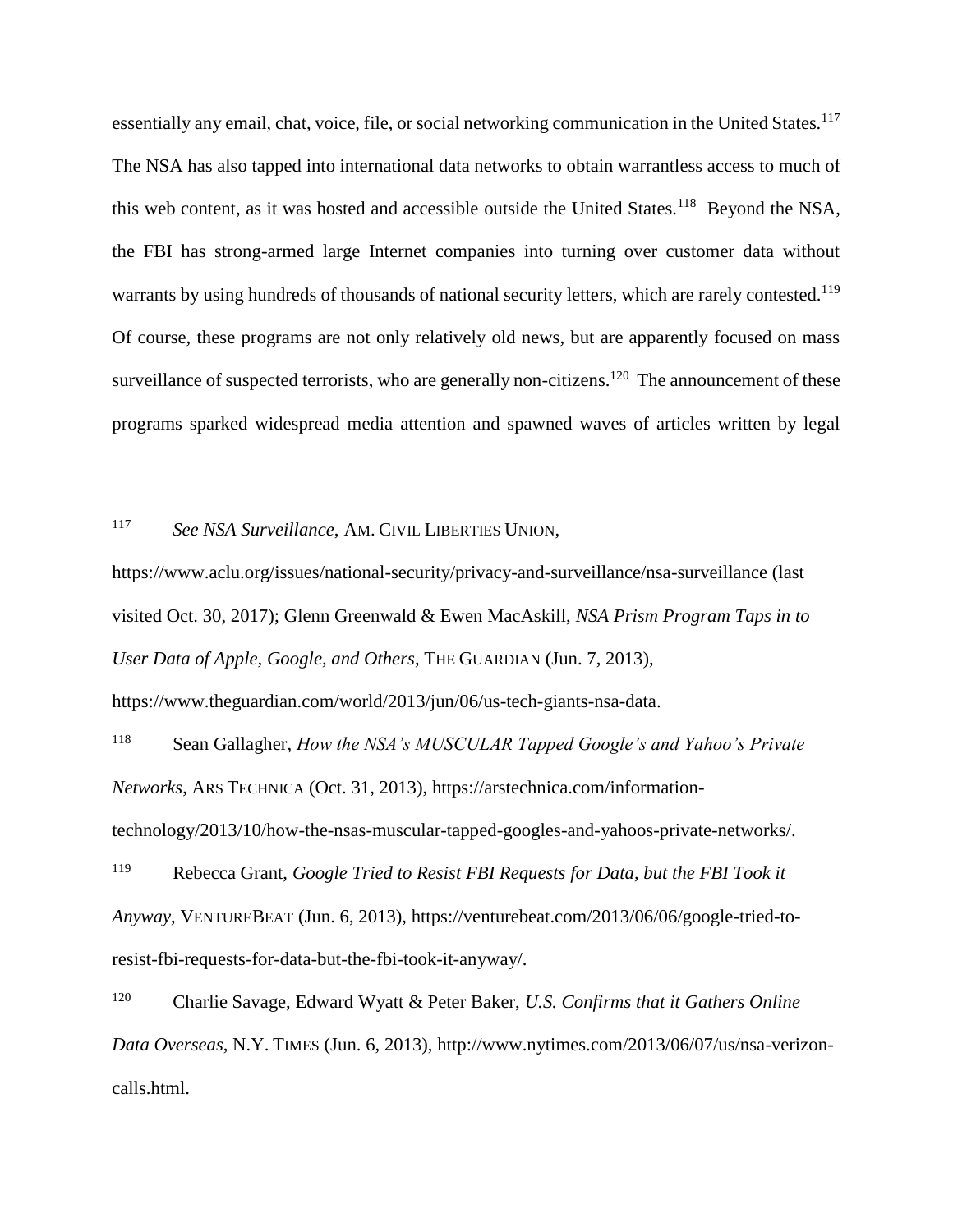scholars. Mass surveillance is outside the scope of this Comment, but the announcement of its prevalence has informed the public how deep law enforcement has dug into the telecommunications industry.

While local police departments would not have had access to top secret NSA surveillance data, the Communications Assistance for Law Enforcement Act (CALEA) provides enough of a framework to grant law enforcement technical access to all telephone and Internet traffic in the United States, similar in scope to the NSA's programs.<sup>121</sup> Since 1995, CALEA requires telecommunications companies to implement technology that intercepts wire and electronic communications in real time without detection and delivers communications to a listening post anywhere in the United States.<sup>122</sup> CALEA also facilitates smooth transitions for data collection between mobile service providers, such as mobile phones roaming on a different company's network.<sup>123</sup>

Although CALEA-based wiretaps would qualify as a mobile interception device only under the broad interpretation of the exception, many law enforcement agencies have actual mobile devices that can intercept communications between mobile phones and cell towers. Cell site simulators, often called "Stingrays" as a genericized trademark of the Harris Corporation's StingRay, simulate mobile phone carriers' cell towers to force nearby mobile phones to connect to the simulator, which can be used to track users' locations, intercept communications, and deny

<sup>121</sup> Communications Assistance for Law Enforcement Act, 47 U.S.C. § 1002(a) (2012).

<sup>122</sup> *See id.*

<sup>123</sup> *See id.* § 1002(d).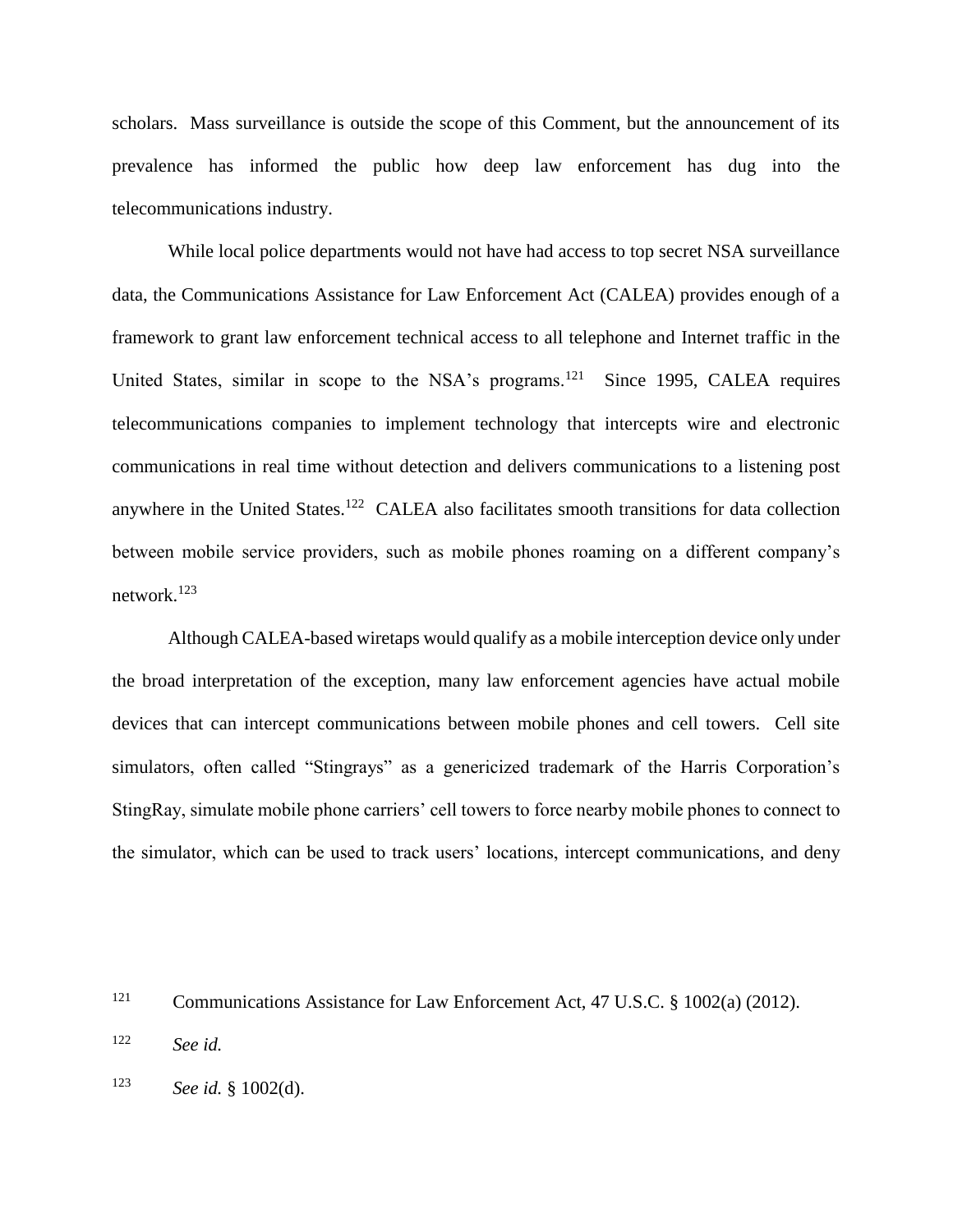service.<sup>124</sup> Simulators can be optionally configured to only track identification and location data, which allows them to be classified as pen registers outside the Wiretap Act, exempting them from warrant requirements.<sup>125</sup>

Unfortunately, the companies that manufacture these devices use trade secret law to force law enforcement agencies to not disclose their technical specifications.<sup>126</sup> Consequentially,

<sup>124</sup> *See* Matt Richtel, *A Police Gadget Tracks Phones? Shhh! It's Secret*, N.Y. TIMES (Mar. 15, 2015), https://www.nytimes.com/2015/03/16/business/a-police-gadget-tracks-phones-shhhits-secret.html.

<sup>125</sup> U.S. DEP'T OF JUSTICE, CELL SITE SIMULATORS/DIGITAL ANALYZERS/TRIGGERFISH, *in* FOIA Document Production, 10–11 (Oct. 27, 2015) ("Digital analyzers/cell site simulators/triggerfish and similar devices may be capable of intercepting the contents of communications and, therefore, such devices must be configured to disable the interception function, unless interceptions have been authorized by a Title III [Wiretap Act] order."), https://www.aclunc.org/docs/20151027-crm\_lye.pdf; *see also* Linda Lye, *New Docs: DOJ Admits that StingRays Spy on Innocent Bystanders*, ACLU OF N. CAL. (Oct. 28, 2015), https://www.aclunc.org/blog/new-docs-doj-admits-stingrays-spy-innocent-bystanders (press release accompanying FOIA production).

<sup>126</sup> *See* Ellen Nakashima, *Secrecy Around Police Surveillance Equipment Proves a Case's Undoing*, WASH. POST (Feb. 22, 2015) (noting a case in which government offered a plea bargain to avoid an order to show the cell site simulator, which was used to locate defendant, to defense attorneys); *Harris StingRay Datasheet*, USPTO TSDR CASE VIEWER, 27 (Jul. 18, 2002) (note distribution warning at bottom of page),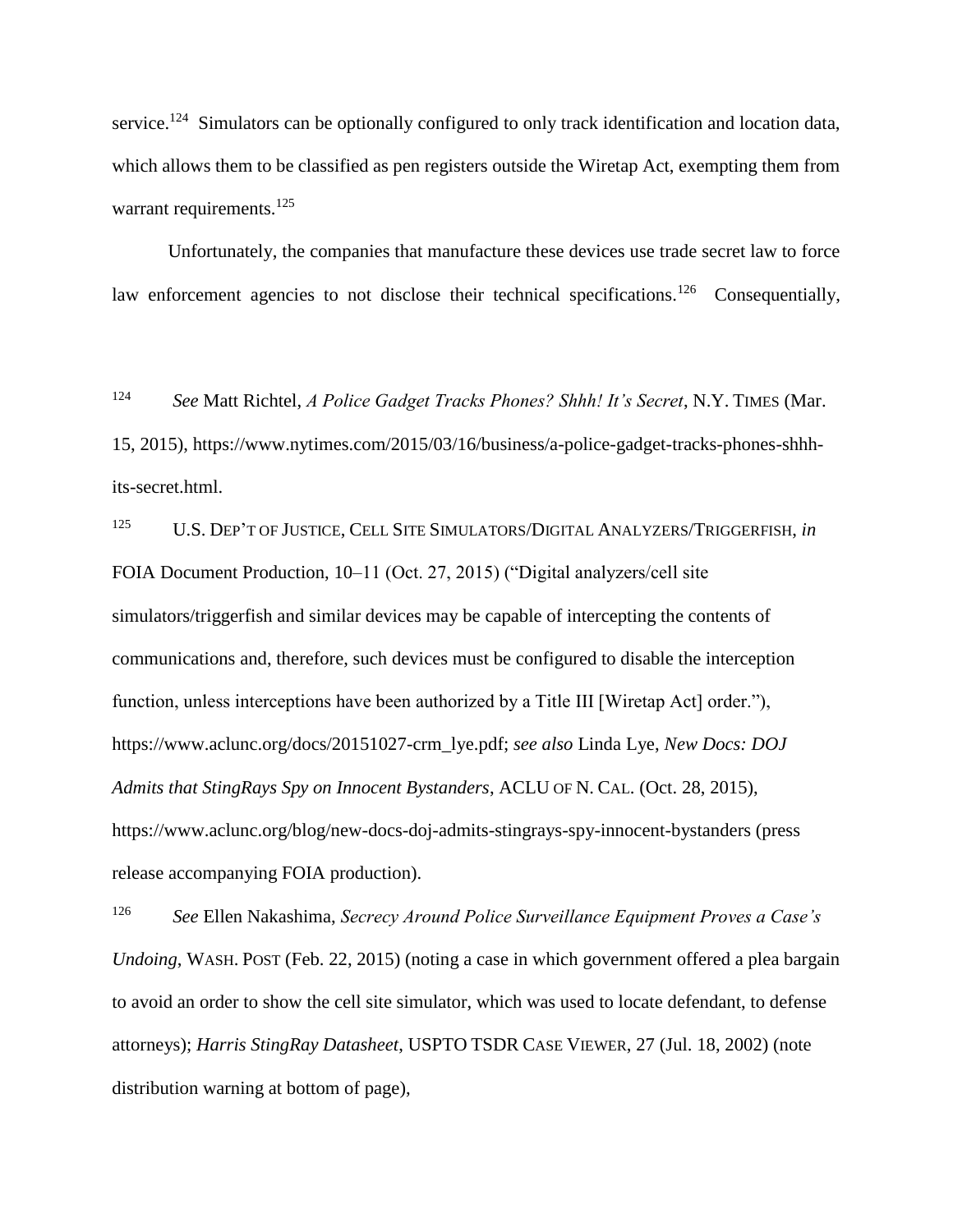judges, legislators, and legal scholars are unaware of what these devices are truly capable of.<sup>127</sup> Trademark and patent records show that devices manufactured by Harris Corporation have been capable of intercepting, at least, mobile phone voice calls and texts since the mid-1900s.<sup>128</sup> Critically, the fact that these devices are owned and operated by law enforcement agencies invites warrantless abuse, as opposed to CALEA-based requests from telecommunications companies. This is especially worrying because 2016 was the first year that mobile phone connections

http://tsdr.uspto.gov/documentviewer?caseId=sn76303503#docIndex=19&page=27 [https://www.documentcloud.org/documents/1282621-02-07-18-2002-harris-stingray-datasheetocr.html].

<sup>127</sup> *See* Joseph Goldstein, *New York Police Are Using Covert Cellphone Trackers, Civil Liberties Group Says*, N.Y. TIMES (Feb. 11, 2016) (discussing nondisclosure agreements), https://www.nytimes.com/2016/02/12/nyregion/new-york-police-dept-cellphone-trackingstingrays.html; *cf.* Linda Lye, *Justice Department Emails Show Feds Were Less Than "Explicit" with Judges on Cell Phone Tracking Tool*, ACLU OF N. CAL. (Mar. 27, 2013) (describing an example of "the federal government . . . routinely using stingray technology in the field, but failing to 'make that explicit' in its applications to the court to engage in electronic surveillance"), https://www.aclunc.org/blog/justice-department-emails-show-feds-were-lessexplicit-judges-cell-phone-tracking-tool.

<sup>128</sup> *See* Ryan Gallagher, *Meet the Machines that Steal Your Phone's Data*, ARS TECHNICA (Sep. 25, 2013) (describing "Porpoise", software that can intercept text messages, and "Triggerfish", a device that can intercept voice conversations), https://arstechnica.com/techpolicy/2013/09/meet-the-machines-that-steal-your-phones-data/.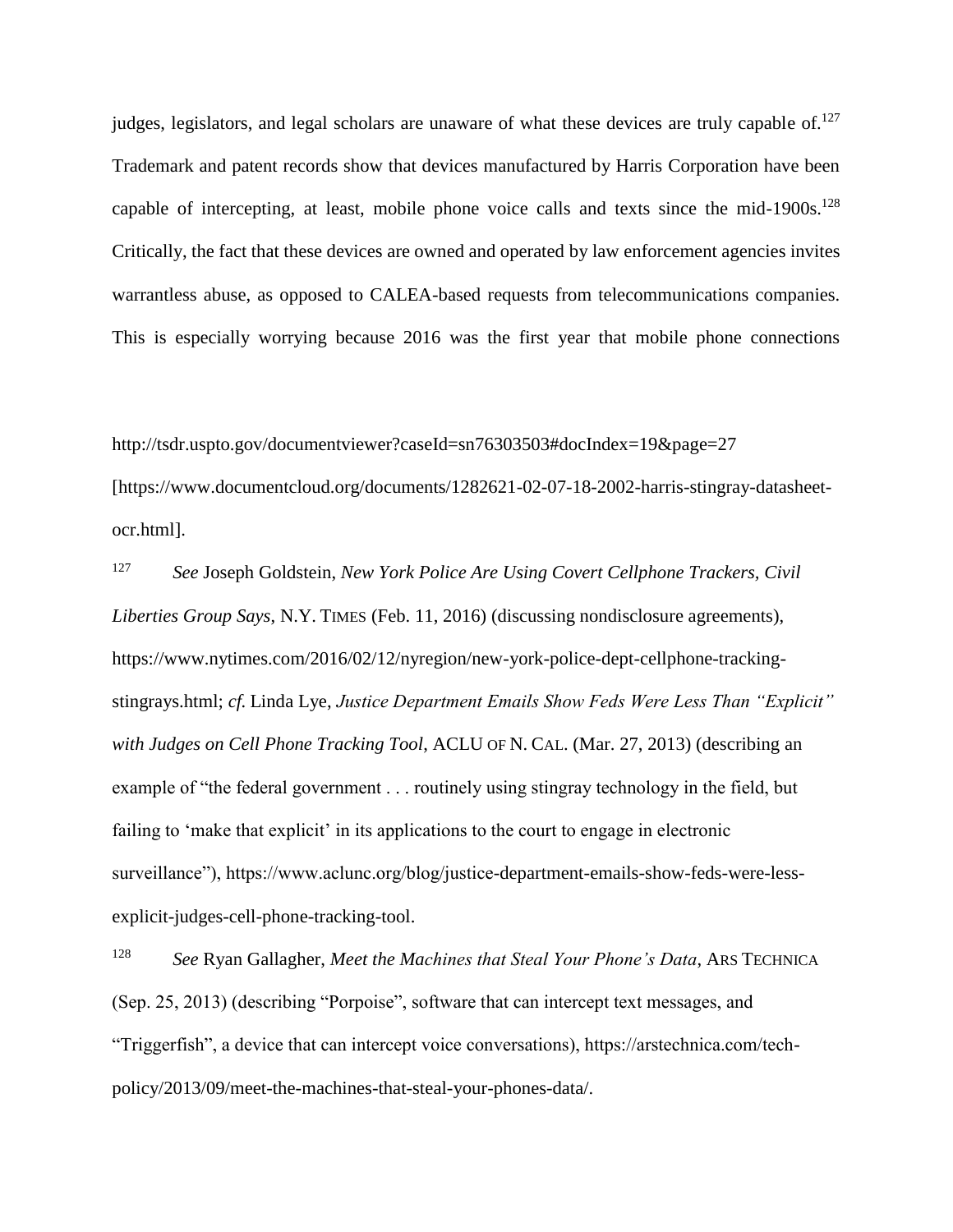surpassed landlines.<sup>129</sup> In short, it appears that law enforcement is actively hiding its ability to intercept communications from the most popular method of communication in the United States without the telecommunications service provider's knowledge, and, in theory, without judicial oversight.

Regardless of their ambiguity, cell site simulators are limited to being used in the field, while CALEA-compliant telecommunications equipment can intercept all voice, text, and data communications sent through any public networks in the United States and send them to a remote listening post. Circuit courts are faced with the 1986 mobile interception device exception, which is stuck in the framework of the 1968 Wiretap Act and was only interpreted by a 1997 Seventh Circuit case until recently. This combination of outdated, hardly-scrutinized law leaves district and other circuit courts with very little guidance on how to control law enforcement's unprecedented access to Americans' private conversations and data.

#### <span id="page-31-1"></span><span id="page-31-0"></span>*B. Interpreting the Mobile Interception Device Exception*

#### **1. The Plain Meaning Suggests a Narrow Interpretation**

The phrase "mobile interception device" plainly refers to an interception device that is mobile. The first step to statutory interpretation is deciphering the statute's plain meaning.<sup>130</sup> The

<sup>129</sup> *Milestone for Cellphones vs. Landline Phones*, CBSNEWS.COM (May 4, 2017),

https://www.cbsnews.com/news/milestone-for-cellphones-vs-landline-phones/.

<sup>130</sup> *E.g.*, Sebelius v. Cloer, 569 U.S. 369, 376 (2013) (quoting BP Am. Prod. Co. v. Burton, 549 U.S. 84, 91 (2006)) ("As in any statutory construction case, '[w]e start, of course, with the statutory text,' and proceed from the understanding that '[u]nless otherwise defined, statutory terms are generally interpreted in accordance with their ordinary meaning.").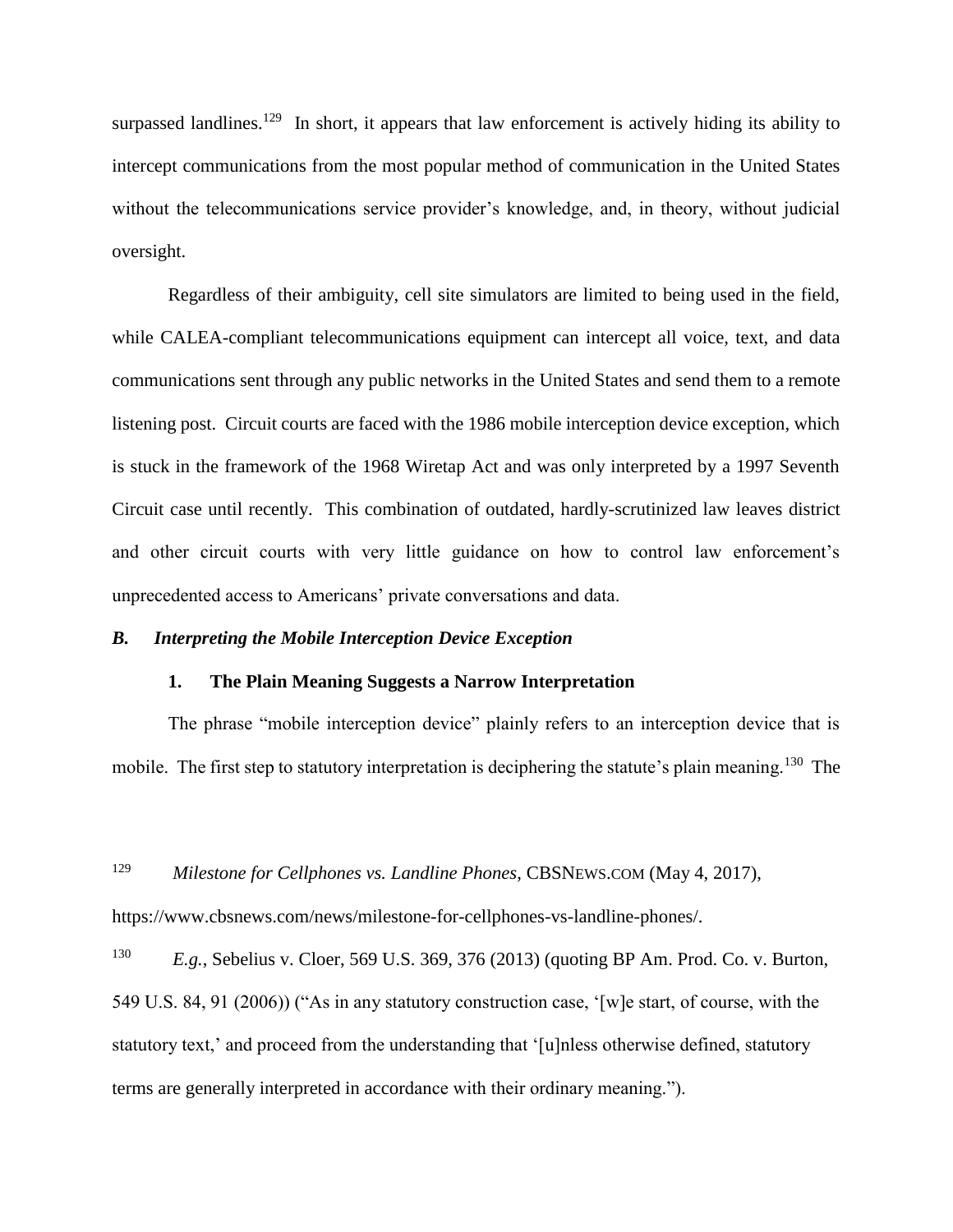Tenth Circuit's interpretation of the exception's language is refreshingly sound and reflects the obvious plain meaning of the text. Section 2510 implicitly defines an interception device, but does not define "mobile."<sup>131</sup> To do so, we refer to the common definition, which defines "mobile" as both a noun and an adjective.<sup>132</sup> The noun form—"a portable wireless telephone . . . a mobile phone, a cell phone"—lists exclusively British English usage examples.<sup>133</sup> The phrase "mobile" phone" is a predominantly British term as well. Americans prefer the phrase "cell phone," however, this Comment avoids this phrase because it implicitly sidesteps inquiry into the term "mobile" entirely.<sup>134</sup>

It is difficult to imagine Congress using such a quaint, unconventional definition when they could have simply used the phrase "mobile phone" or even "cell phone". The adjective form of "mobile" is much more clear—"not fixed or stationary; capable of or characterized by movement;" alternatively, a device that "uses wireless portable transmitters and receivers, rather than physical connections, to transmit and receive signals."<sup>135</sup> As the Tenth Circuit pointed out, the term

<sup>131</sup> *See* 18 U.S.C. § 2510(4) (2012) (definition of "intercept"); 18 U.S.C. § 2510(5) (2012) (definition of "electronic, mechanical, or other device").

<sup>132</sup> *See Mobile, adj.1*, OED ONLINE (Jun. 2017), http://www.oed.com/view/Entry/120489; *Mobile, n.5*, OED ONLINE (Jun. 2017), http://www.oed.com/view/Entry/120487.

<sup>133</sup> *See Mobile, n.5*, *supra* note **Error! Bookmark not defined.**132.

<sup>134</sup> *See Cell Phone, n.*, OED ONLINE (Jun. 2017) (noting the term is chiefly North American), http://www.oed.com/view/Entry/241844; *Mobile Phone, n.*, OED ONLINE (Jun. 2017) (noting the term is chiefly British), http://www.oed.com/view/Entry/253434.

<sup>135</sup> *Mobile, adj.1*, *supra* note **Error! Bookmark not defined.**132.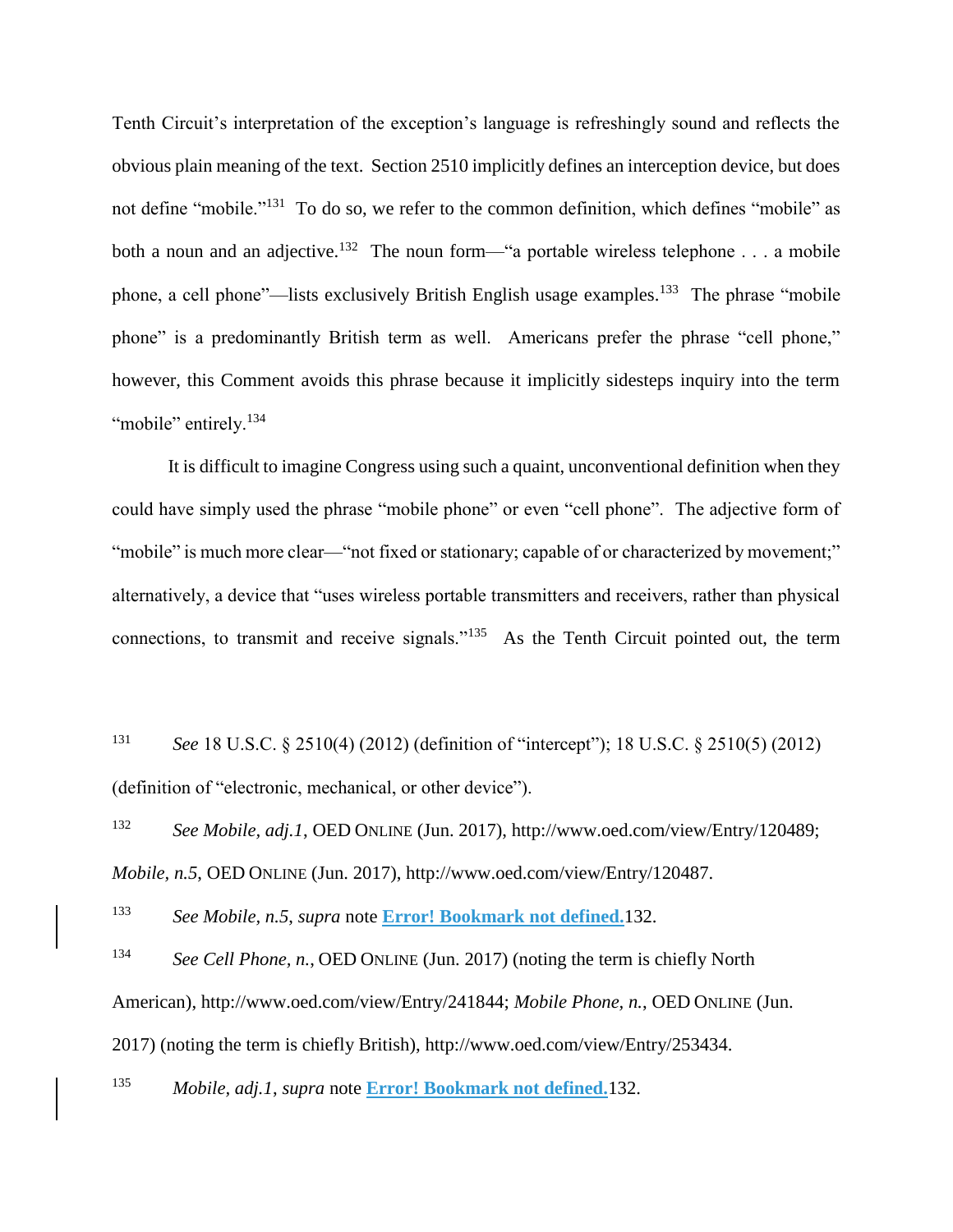"mobile" must modify either "interception," "device," or both.<sup>136</sup> But regardless of which word it modifies, the result is the same. The interception device itself must be mobile. Modifying "interception" would result in a device that can perform mobile interceptions, so at least some part of the device must be mobile. The Wiretap Act states that a "device . . . used to intercept a . . . communication" explicitly excludes "any telephone . . . equipment or facility, or any component thereof," further removing mobile phones from the definition of an interception device.<sup>137</sup> Consequently, the Seventh Circuit's broad interpretation conjures the term "phone" to twist the statute's plain meaning. The obvious plain meaning, from an American linguistic perspective, is that a mobile interception device is an interception device that is mobile.

## **2. The Legislative History Does Not Conflict with a Narrow Interpretation**

<span id="page-33-0"></span>In *United States v. Ramirez*, the Seventh Circuit misunderstood the only examples in the legislative history that invoked the mobile interception device exception.<sup>138</sup> Congress pointed "to both a listening device installed in a vehicle and to a tap placed on a cellular or other telephone instrument installed in a vehicle" as examples of uses of the exception.<sup>139</sup> The Seventh Circuit argued that these examples suggested that the exception "was intended to carry a broader meaning than the literal one," rendering the examples "illustrative rather than definitional."<sup>140</sup> The Seventh

<sup>136</sup> United States v. Dahda, 853 F.3d 1101, 1113 (10th Cir. 2017), *cert. granted*, 138 S. Ct. 356 (2017).

 $137$  18 U.S.C. § 2510(5) (2012).

<sup>138</sup> *See* 112 F.3d 849, 852–53 (7th Cir. 1997).

<sup>139</sup> S. REP. NO. 99-541, at 30 (2d Sess. 1986).

<sup>140</sup> *Ramirez*, 112 F.3d at 852.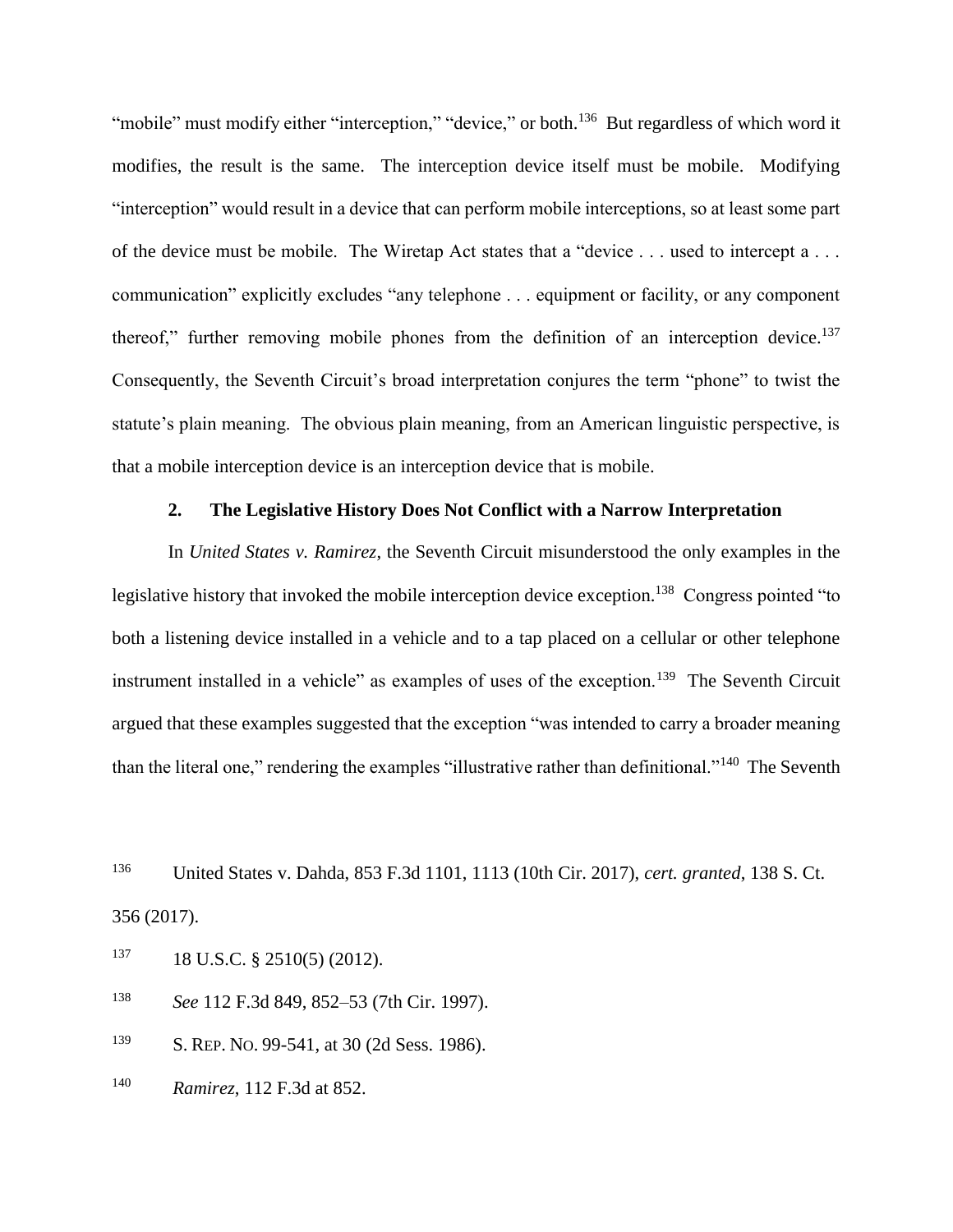Circuit twisted the concept of mobile to suggest that a listening device on a car phone is not mobile because it is "a stationary device affixed to a stationary object in a moving vehicle."<sup>141</sup>

The Seventh Circuit's analytical process here is strained, at best, because a listening device in a moving vehicle is, by common sense, a mobile device. The definition of "mobile" encompasses objects that are "capable of or characterized by movement;" more specifically, a "facility or service [that is] accommodated in a vehicle so as to be transportable and able to operate in different places."<sup>142</sup> To suggest that a device is no longer "capable of or characterized by movement" because it is stationary relative to a moving object is disingenuous and reduces the distinction to absurdity. For example, a wristwatch could not be mobile because it is stationary relative to the user's wrist. As the Tenth Circuit pointed out, the examples posited in the legislative history describe precisely what Congress intended—an interception device that could physically move between jurisdictions to continue intercepting communications as needed.<sup>143</sup> The narrow interpretation is in accord with the legislative history, so the only reason to bypass the plain meaning of the statute would be if it produces an absurd result.<sup>144</sup>

<sup>141</sup> *Id.* at 852–53.

<sup>142</sup> *Mobile, adj.1*, *supra* note **Error! Bookmark not defined.**132.

<sup>143</sup> United States v. Dahda, 853 F.3d 1101, 1114 (10th Cir. 2017), *cert. granted*, 138 S. Ct. 356 (2017).

<sup>144</sup> *See* Sebelius v. Cloer, 569 U.S. 369, 381 (2013) (quoting Hartford Underwriters Co. v. Union Planters Bank, N.A., 530 U.S. 1, 6 (2000)) ("[W]hen [a] statute's language is plain, the sole function of the courts—at least where the disposition required by the text is not absurd—is to enforce it according to its terms.").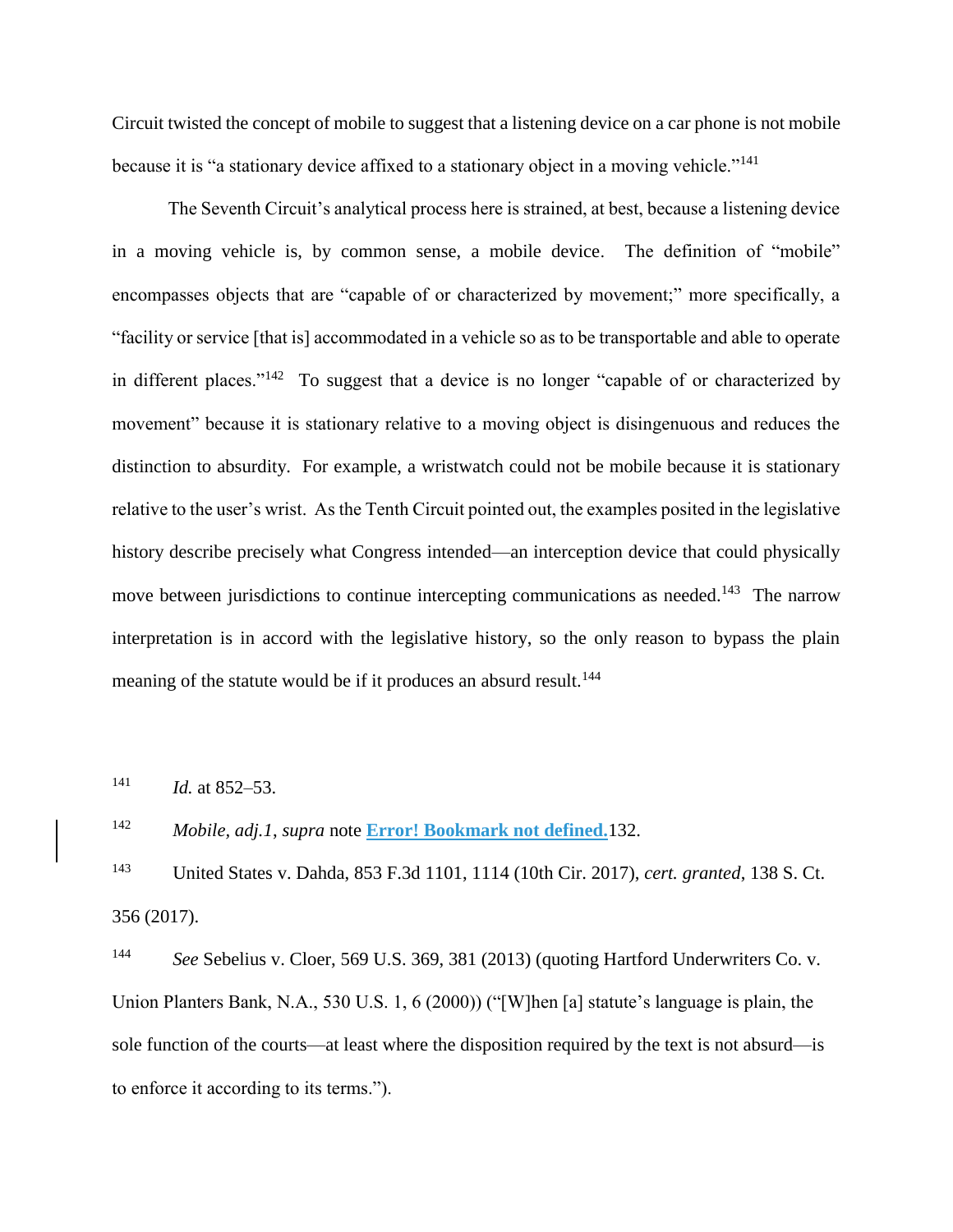## **3. The Narrow Interpretation's Result is Far from Absurd**

<span id="page-35-0"></span>While a plain meaning can be overridden if it produces an absurd result, the result of the narrow interpretation is neither absurd nor even unfair.<sup>145</sup> The timing of the ECPA suggests that Congress was concerned about wiretapping mobile phones, and the lack of any other language relevant to mobile phones suggests that Congress was intending the mobile interception device exception to cover mobile phones. The two different interpretations of the exception, however, both produce incongruent results with the goals of the Wiretap Act.

Under the broad interpretation, jurisdictional limitations are shed when using a "device for intercepting mobile communications."<sup>146</sup> The Seventh Circuit does not define "mobile communications," but under the Wiretap Act, a device is "any device or apparatus which can be used to intercept a wire, oral, or electronic communication," so the only stipulation that the broad interpretation puts on any wiretap is that the communication it captures must be mobile.<sup>147</sup> Of course, the broad interpretation would include interceptions of mobile phone signals as either wire or electronic communications as they are transmitted to and from the cell tower. Indeed, Congress no doubt intended this, because it would have been impossible to predict the path that a mobile phone call would make beyond the radio connection to the cell tower until CALEA's introduction

<sup>145</sup> *Id.*

<sup>146</sup> *Ramirez*, 112 F.3d at 853.

 $147$  18 U.S.C. § 2510(5) (2012).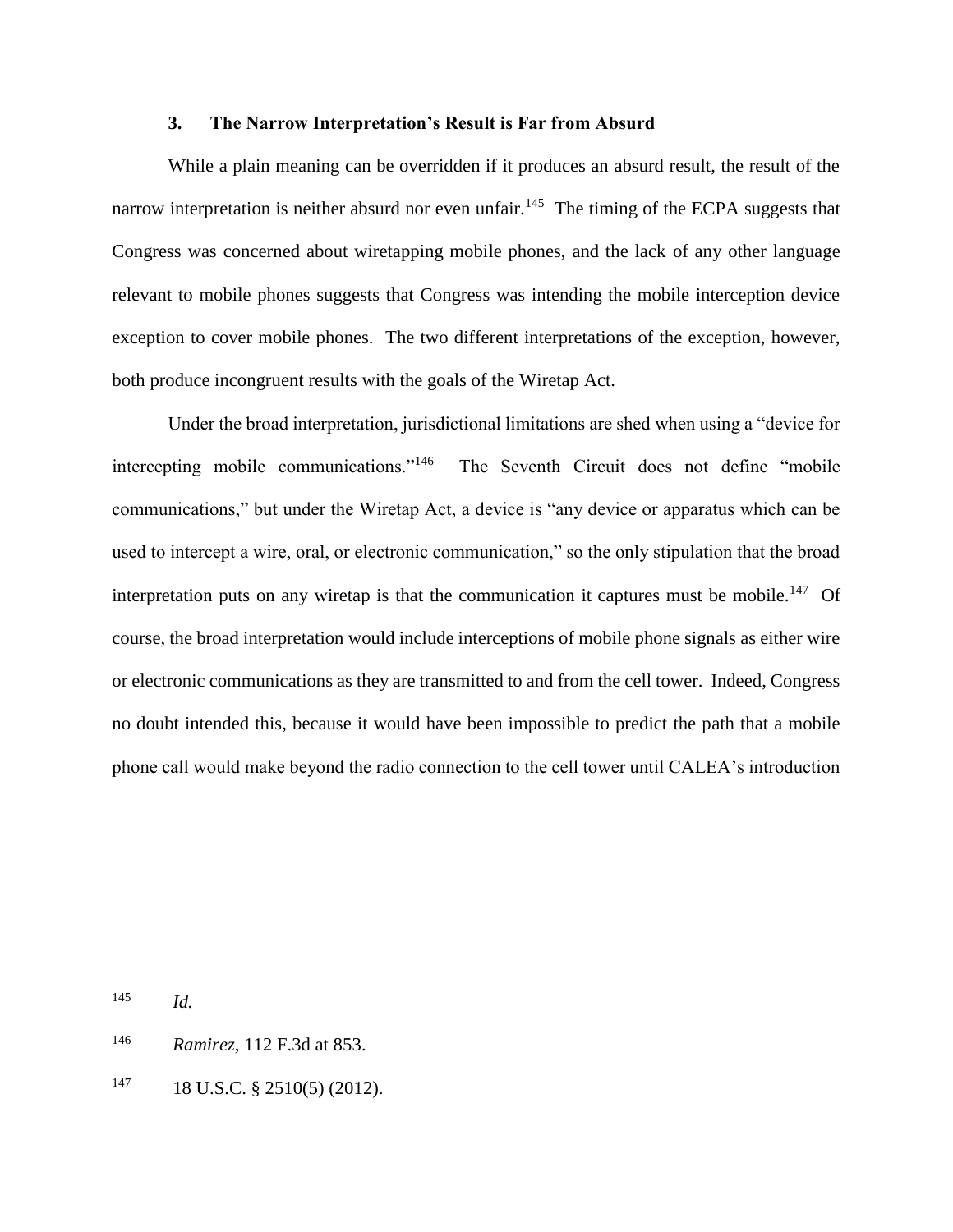in 1995 made it possible for law enforcement to be able to pinpoint those calls from anywhere in the telecommunications network.<sup>148</sup>

Under the narrow interpretation, jurisdictional limitations are shed when using "a mobile device for intercepting communications."<sup>149</sup> While somewhat redundant because devices under the Wiretap Act must intercept communications regardless, it comes to the same result in the age of the ECPA's introduction in 1986. A mobile interception device could not intercept landline calls, and communications from a mobile phone could not be intercepted without a mobile interception device.<sup>150</sup> Once CALEA mandated nationwide wiretap capabilities, mobile phones could be intercepted as they passed through stationary networks and rerouted regardless of their location, but the Wiretap Act was not updated to reflect this change. Landline phones, with the exception of wireless handsets, still cannot be intercepted by mobile interception devices, because the only mobile interception devices created have been to intercept mobile phone signals.

It appears that the results of either interpretation are identical, but they differ in their implementation. The broad interpretation authorizes stationary wiretaps without regard to the plain meaning of the text. On the other hand, the narrow interpretation authorizes mobile wiretaps

<sup>148</sup> *See generally* Communications Assistance for Law Enforcement Act, 47 U.S.C. § 1002(a)(1) (2012).

<sup>149</sup> United States v. Dahda, 853 F.3d 1101, 1114 (10th Cir. 2017), *cert. granted*, 138 S. Ct. 356 (2017).

<sup>150</sup> *See generally, e.g.*, *Flashback: What We Said About Mobile Phones in 1983*, *supra* note **Error! Bookmark not defined.**14 (describing how calls would be "switch[ed] . . . from one cell to the next," eliminating any single point of stationary interception).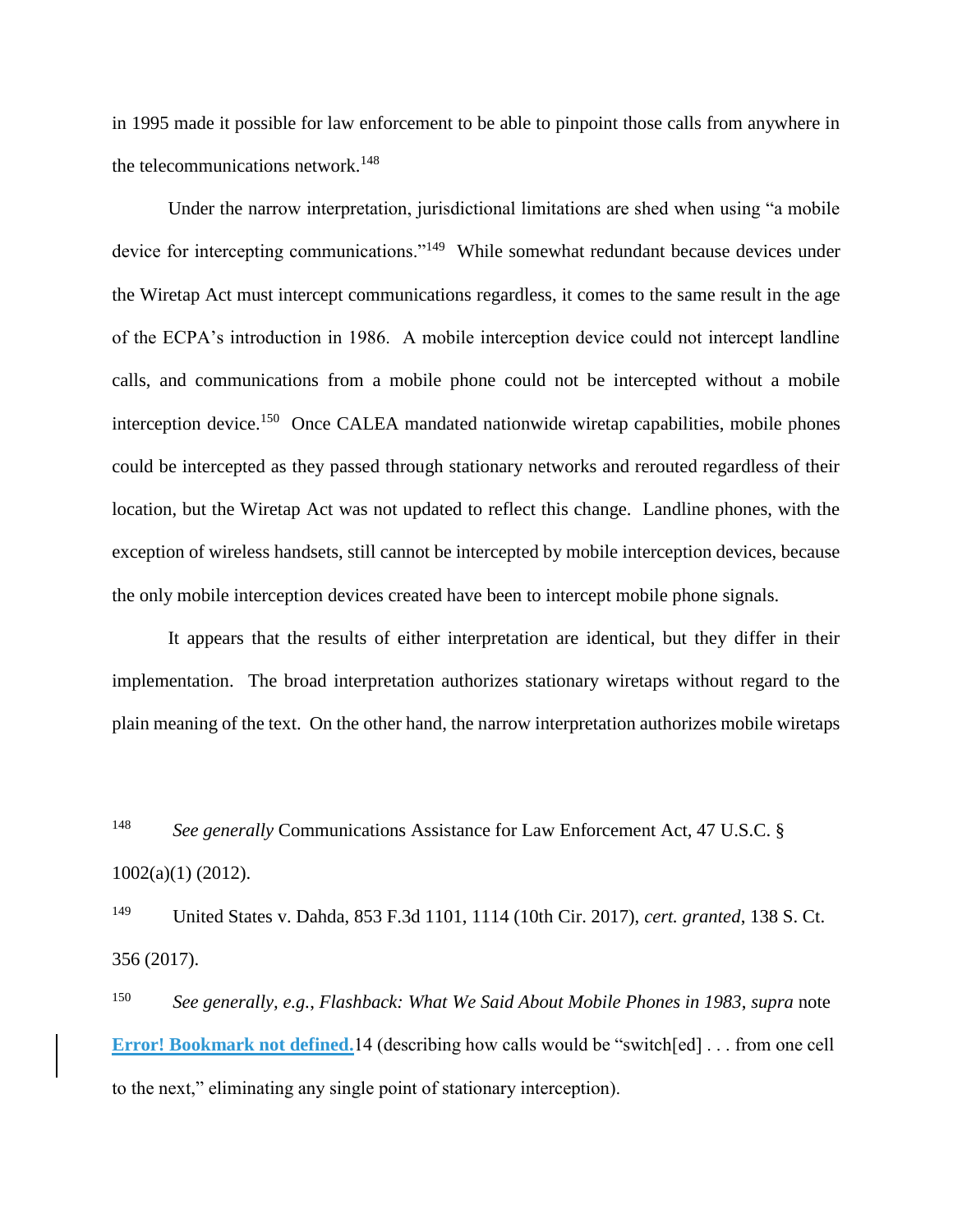in accord with the plain meaning, hardly an absurd result. While the broad interpretation is not necessarily absurd either, technology has outpaced its spirit and the text of the statute as a whole.

#### <span id="page-37-0"></span>*C. Addressing the Loopholes in the Wiretap Act*

To eliminate ambiguity and modernize the mobile interception device exception, Congress should amend 18 U.S.C. § 2510 to append the following definition:

(22) "mobile interception device" means any electronic, mechanical, or other device (as defined under part 5 of this section) capable of continuous interception while in motion.

Although law enforcement typically uses CALEA to perform mobile phone wiretaps, this definition presents two key advantages over simply removing the mobile interception device exception. First, in emergency situations, law enforcement may have a need to identify and intercept communications without telecommunications company assistance, knowledge, or delay.<sup>151</sup> This amendment protects their reliable ability to do so without jurisdictional limitations through the use of a mobile interception device.<sup>152</sup> Second, this definition captures and reinforces the plain meaning of the language, but also adds a safeguard that the device must be able to operate while in motion. For example, a small device that hooks into a phone line could theoretically be described as "mobile" while not in use. This definition avoids that loophole by requiring the device to be "capable of continuous interception while in motion." A cell site simulator installed in a

<sup>151</sup> *See, e.g.*, Nabozny v. Marshall, 781 F.2d 83, 85 (6th Cir. 1986) (noting that a kidnapping and subsequent extortion satisfied all elements of  $\S 2581(7)$  as an "emergency situation" that demanded expediency).

<sup>152</sup> *Cf.* 18 U.S.C. § 2518(7) (2012) (provisions for emergency interception).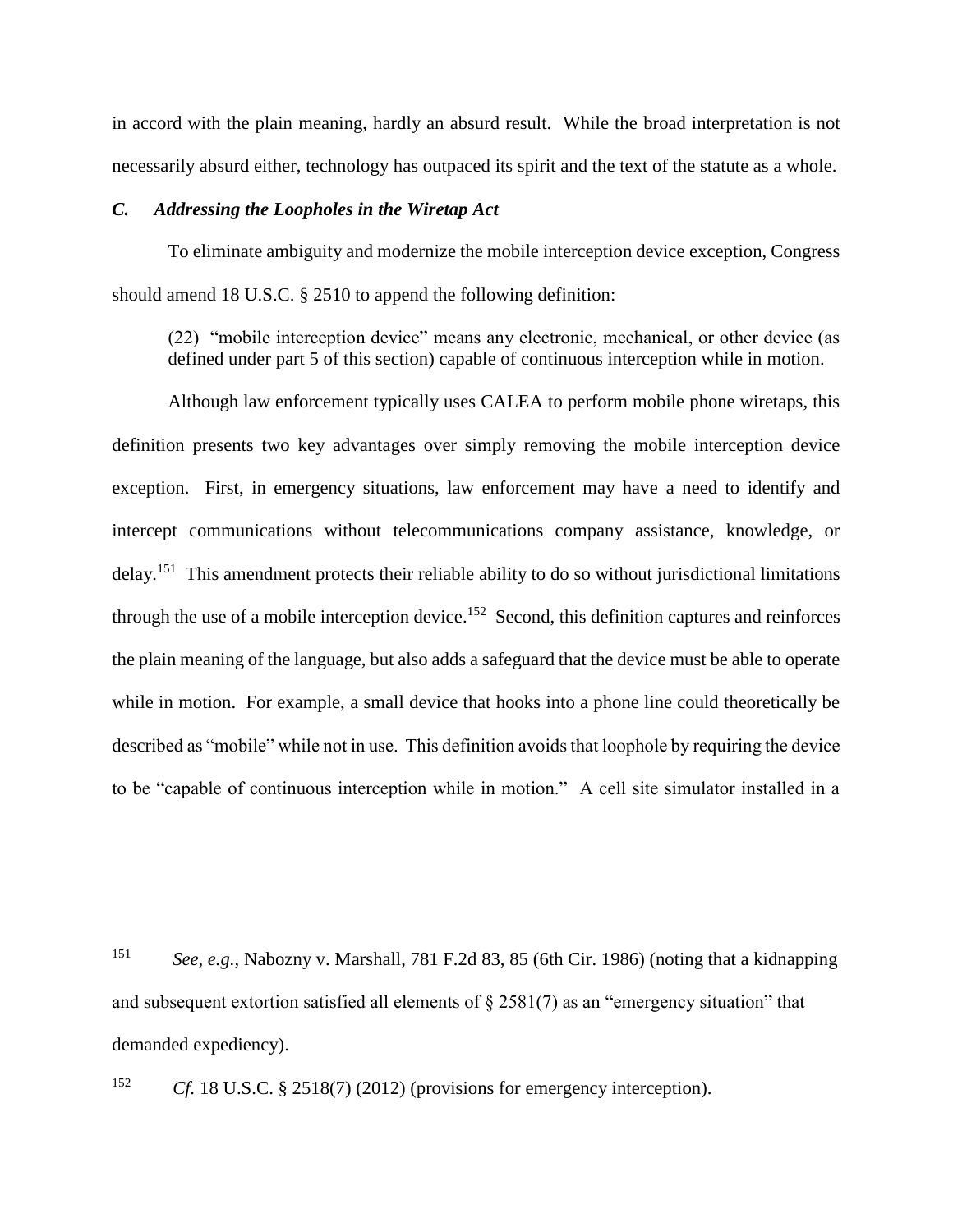vehicle may not be mobile according to the Seventh Circuit's "stationary bug" theory, but it can continue to operate while in motion.

Several circuits have argued that by limiting law enforcement to a single jurisdiction—or, with the dual reading of "interception," two jurisdictions—the legislature would reduce judicial and enforcement efficiency, and further chip away at privacy, by requiring wiretap orders from judges in each jurisdiction where the mobile phone is used.<sup>153</sup> But as the Tenth Circuit pointed out when admitting the inefficacy of its new interpretation of the exception, the dual reading of "interception" already grants the government the ability to forum shop.<sup>154</sup> The root of the problem is that by permitting listening post interceptions, Congress and the judiciary grant law enforcement the ability to perform wiretaps that are in clear violation of jurisdictional boundaries.<sup>155</sup> No circuit has firmly held that an interception only occurs at the point where the communications are intercepted. Although it would take only a minor change to the Wiretap Act, it appears unlikely that Congress would roll back this popular loophole in wiretap law.

The interception loophole, however, does not render repairing the mobile interception device exception a wholly moot proposition. Assume, hypothetically, that a law enforcement agency in Texas wishes to wiretap a mobile phone in South Carolina, but judges in Texas and South Carolina are protective of privacy and are not willing to issue the order. A judge in New

<sup>154</sup> *Dahda*, 853 F.3d at 1115–16.

<sup>155</sup> *See Rodriguez*, 968 F.2d at 144 (Meskill, J., concurring).

<sup>153</sup> *See, e.g.*, United States v. Rodriguez, 968 F.2d 130, 136 (2d Cir. 1992) ("If all of the authorizations are sought from the same court, there is a better chance that unnecessary or unnecessarily long interceptions will be avoided.").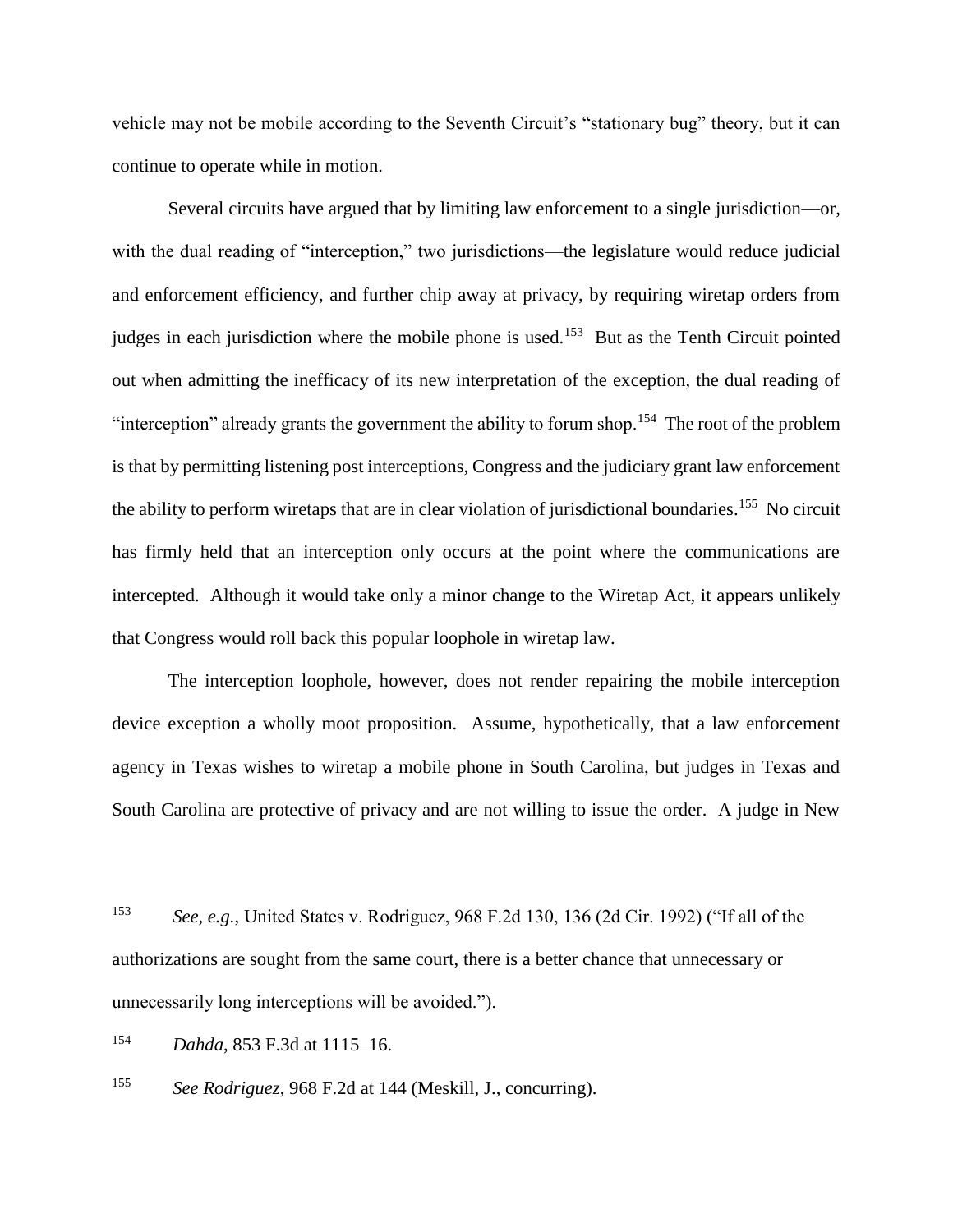York, however, is willing to be flexible, so she issues an order that is used to perform a stationary wiretap. Under the broad interpretation, this is completely acceptable. Under the narrow interpretation, it is not. The Tenth Circuit argued that to comply, law enforcement may simply set up a listening post in New York.<sup>156</sup> But to do so, law enforcement must expend at least some modicum of effort, either by obtaining the cooperation of New York law enforcement or traveling to New York to do it themselves.

Therein lies the paradox. Law enforcement relies on the mobile interception device exception for stationary wiretaps, but courts are reluctant to tighten the exception because law enforcement could still use stationary wiretaps with extra effort. Congress must step in to resolve the issue by amending section 2510 to define the exception and guide judges and law enforcement to satisfactorily apply the proper narrow interpretation, which would be unavoidable under the amended definition. The additional burden that the amendment would place on law enforcement is, perhaps, even too little of a roadblock in the face of such a blatant privacy nightmare as allowing any law enforcement agent in the country to monitor any mobile phone in the country simply on the grounds that it is a mobile phone. To subject law enforcement to the choice of one or two jurisdictions is more than enough for the purposes of such serious invasions of privacy. Ultimately, the safeguard that the narrow interpretation imposes is a critical one in light of ongoing mass surveillance scandals.

#### <span id="page-39-0"></span>**1. Effects of the United States v. Dahda Suppression Ruling**

<sup>156</sup> *See Dahda*, 853 F.3d at 1115–16.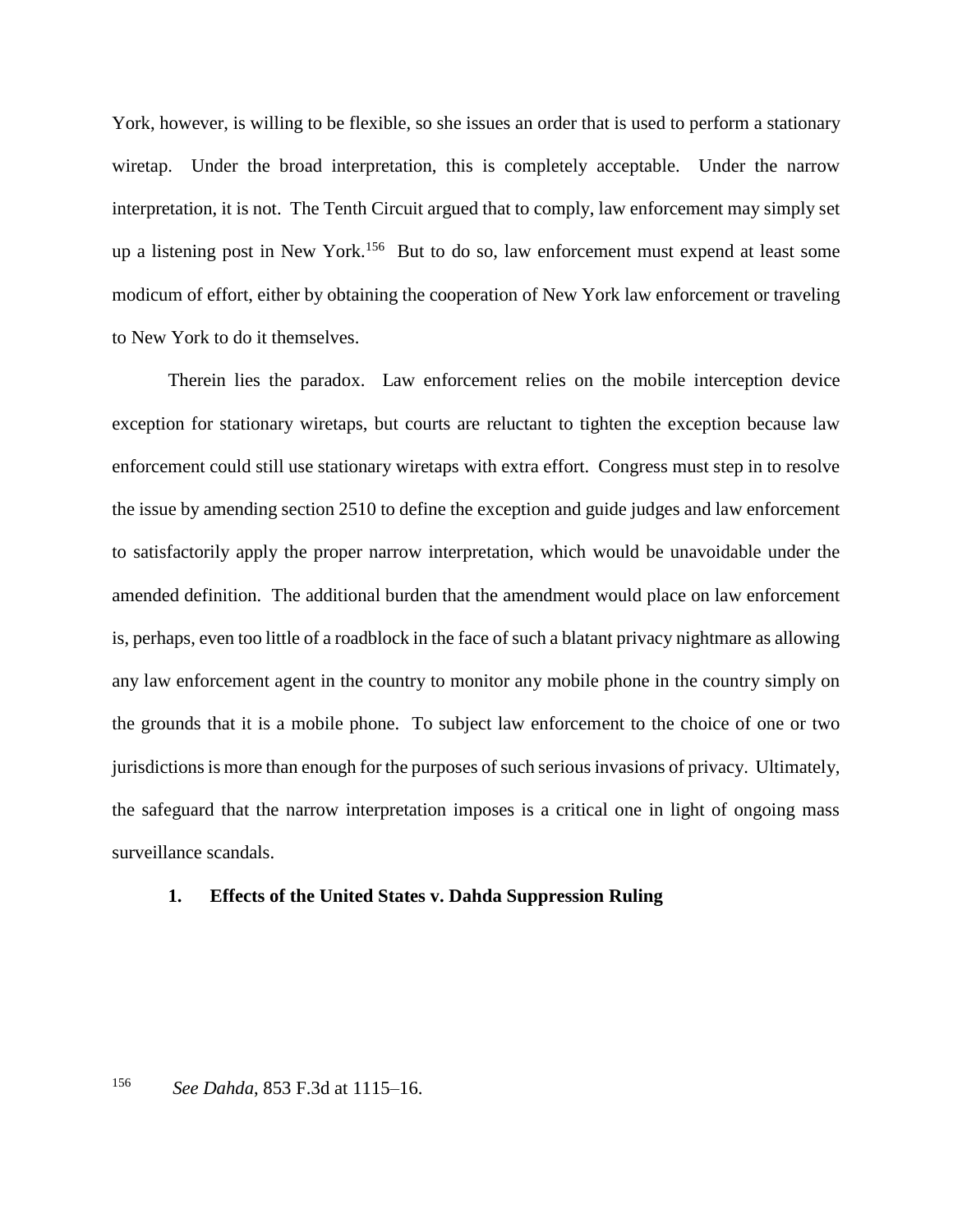On October 16, 2017, the Supreme Court granted certiorari to decide whether Title III mandates suppression for a facially insufficient warrant under *Dahda*. 157 The government did not dispute the narrow interpretation of the exception used by the Tenth Circuit.<sup>158</sup> During oral argument on February 21, 2018, the Supreme Court appeared to focus on the insufficiency of the *Dahda* wiretap order and did not address the interpretation of the mobile interception device exception.<sup>159</sup> Accordingly, the Supreme Court review of *Dahda* will probably not resolve the interpretation question.

The submitted briefs focus on the right of suppression granted by sections 2518(10) and 2515, and whether territorial jurisdiction is a core concern of Title III.<sup>160</sup> If jurisdiction is a core

<sup>157</sup> Dahda v. United States, 138 S. Ct. 356 (2017); *see Petition*, *supra* note **Error! Bookmark not defined.**108, at \*6; *see also Brief in Opposition*, *supra* note **Error! Bookmark not defined.**109, at \*3–4.

<sup>158</sup> Brief for the United States at 6, *Dahda*, 138 S. Ct. 356 (Jan. 5, 2018) (No. 17-43), 2018 U.S. S. Ct. Briefs LEXIS 15, at \*14.

<sup>159</sup> *See* Richard M. Re, *Argument analysis: What makes wiretap orders "insufficient"?*, SCOTUSBLOG (Feb. 22, 2018, 12:39 PM),

http://www.scotusblog.com/2018/02/argument-analysis-makes-wiretap-orders-insufficient/; *see generally Dahda v. United States*, SCOTUSBLOG, http://www.scotusblog.com/case-

files/cases/dahda-v-united-states/ (last visited Mar. 2, 2018) (timeline of proceedings).

<sup>160</sup> *See* Brief for the United States at 12–15, *supra* note **Error! Bookmark not defined.**158, at \*23–28; Brief for the Petitioners at 14–16, *Dahda*, 138 S. Ct. 356 (2017), 2017 U.S. S. Ct. Briefs LEXIS 4666, at \*26–29.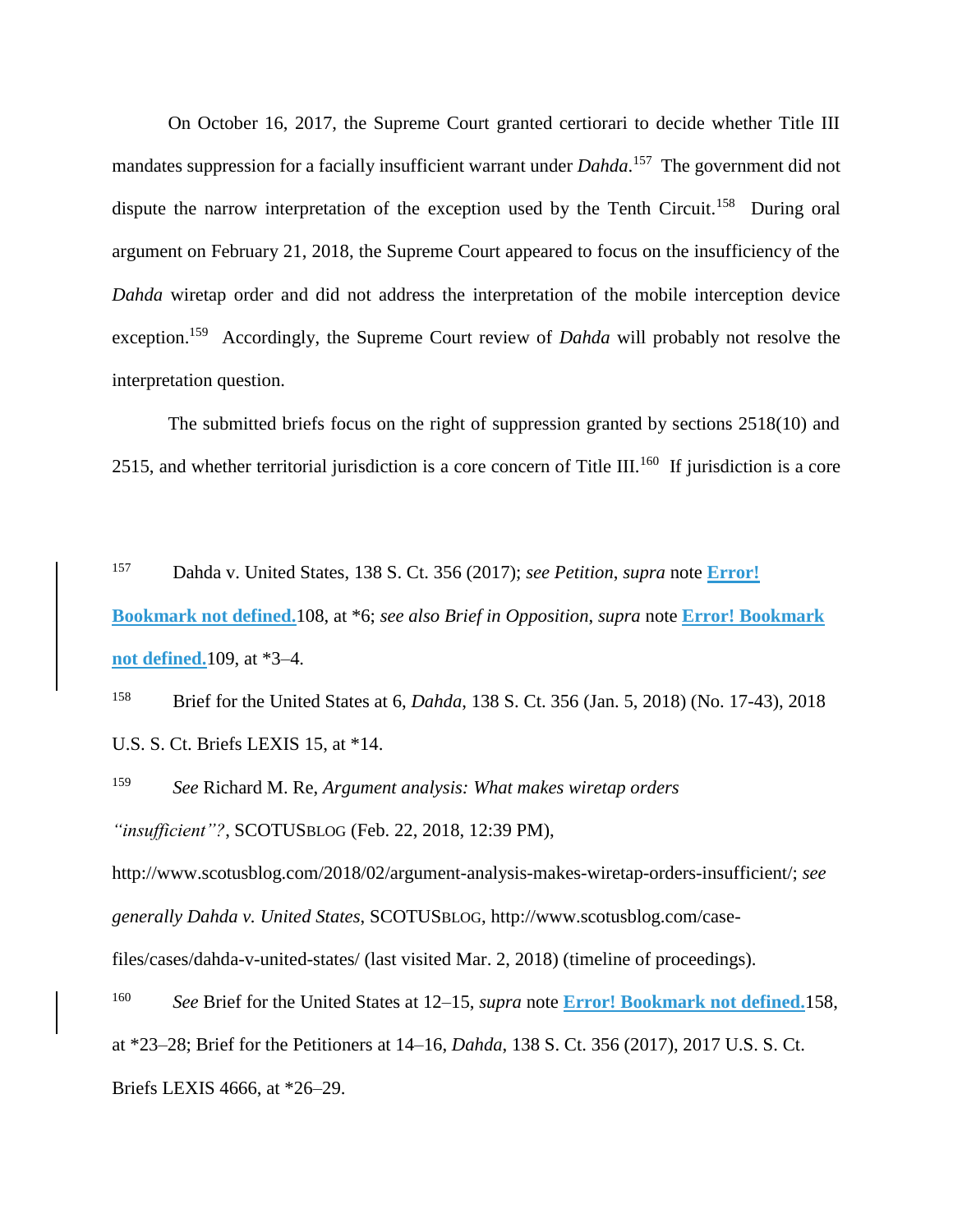concern, or the core concern test is irrelevant, the court must suppress evidence obtained through warrants that violate jurisdictional requirements.<sup>161</sup> This result shifts the question back to the interpretation of the mobile interception device exception, because failure to meet the requirements of the exception would trigger suppression of evidence. If, however, jurisdiction is *not* a core concern, Congressional attention is required. The mobile interception device exception, along with the rest of section 2518's territorial jurisdiction requirements, would be rendered superfluous because courts would no longer need to suppress evidence obtained through wiretap orders that do not comply with section 2518, despite Congress's clear intent to impose section 2518's jurisdictional requirements on wiretap orders. $162$ 

#### **IV. CONCLUSION**

<span id="page-41-0"></span>Law enforcement is more than well equipped to intercept the communications of Americans without the help of the needlessly broad interpretation of the mobile interception device exception spearheaded by the Seventh Circuit.<sup>163</sup> In 1986, Congress was primarily concerned with simply *facilitating* mobile phone wiretaps. Federal courts and law enforcement have taken that exception to its extremes, imbuing it with a definition it was not intended to have and empowering

<sup>161</sup> *Compare* United States v. Dahda, 853 F.3d 1101, 1114–16 (10th Cir. 2017) (finding suppression not required because jurisdiction *is not* a core concern) *with* United States v. Glover, 736 F.3d 509, 515 (D.C. Cir. 2013) (finding suppression warranted because jurisdiction *is* a core concern).

<sup>162</sup> *See* S. REP. NO. 90-1097, at 97 (2d Sess. 1968) ("The application must confirm to section 2518 . . . . The judicial officer's decision is also circumscribed by section 2518.").

<sup>163</sup> *See generally* United States v. Ramirez, 112 F.3d 849, 853 (7th Cir. 1997).